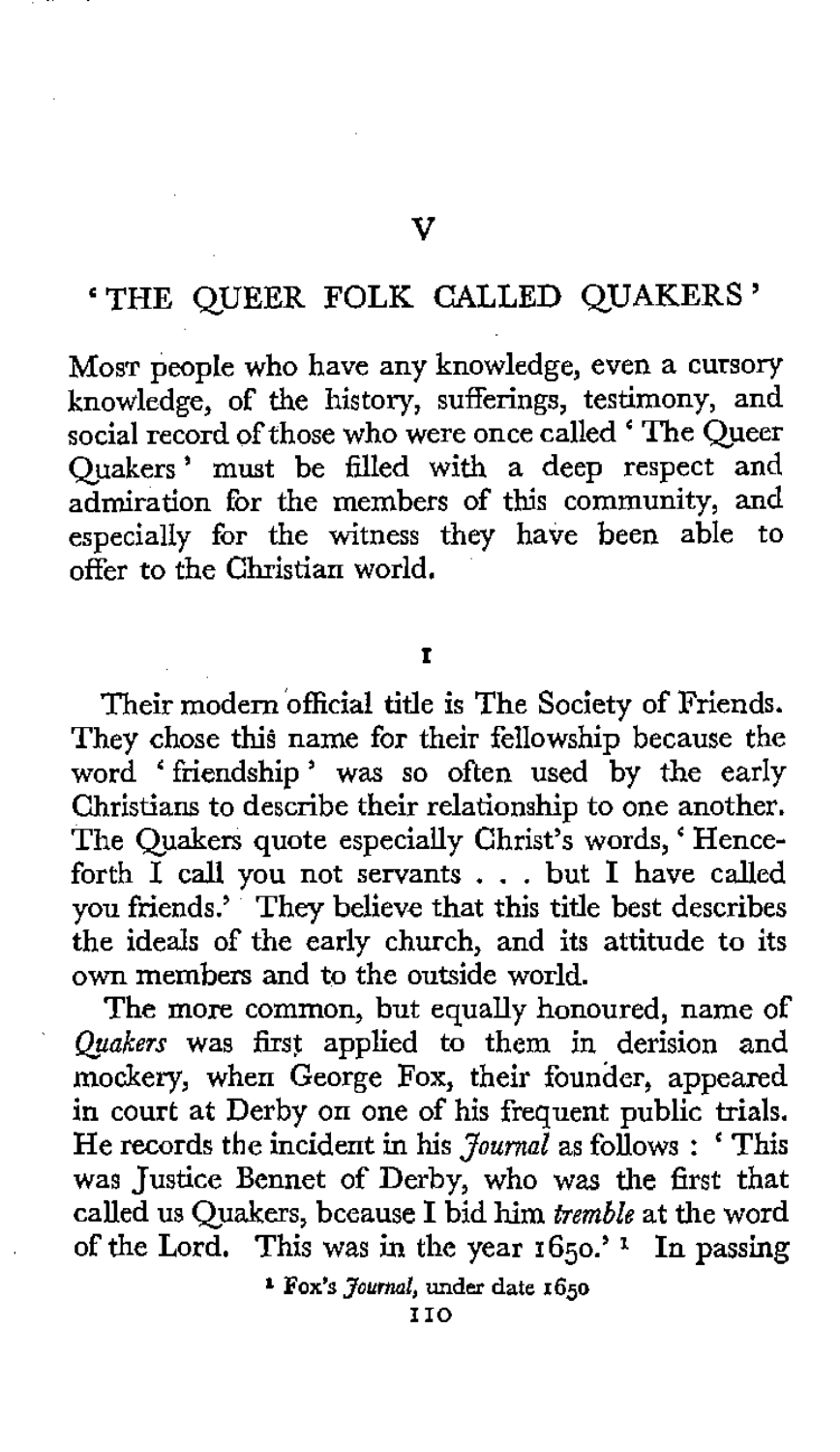'

we may note that this is only one of many striking instances where a name once given in mockery is now hallowed in honour. ' Christians ' were sneered now natiowed in honour. Christians were sneered<br>at as the Christ-folk ; 'Puritans' as the pure-folk ; at as the Christ-folk ; 'Puritans' as the pure-folk ;<br>'Methodists' as the method-folk ; and 'Quakers' as those who asked men to *quake* at the Word of God. Thus time takes its generous revenge, when an ancient sneer becomes a modern honour.

The Friends did not step out, full-grown like Minerva, with **a** stated theology and a defined system of their own, ready made. They had a long pre-history which goes back to the early days of the Reformation, when various sects or bodies arose out of the fermenting life of that ' yeasty. age ' and helped by their preaching and writing to formulate the later doctrines of the Quakers. Chief among these was a body of Christians known as '*Collegiants'* or '*Seekers'* who had their origin in Holland and Germany. These Seekers, people of a mystical bent of mind, tried to return, as closely as they could, to the ways and customs of apostolic simplicity as described in the Acts and the Epistles of the New Testament.

**As** against the elaborate order and system of the Pre-Reformation Church, the Seekers had almost no organization 'at **all.** They refused to have trained or ordained ministers or pastors. They had no sacraments of any kind, 'no creeds or prescribed doctrines, and no defined ritual. They met together informally on Sundays for worship, and often sat for the most part in unbroken silence, except that now and then, as the Spirit moved them, one here or there might offer prayer or deliver **a** message which had been ' laid on his soul,' They believed that the visible church, as they had known it in the past-with its organization,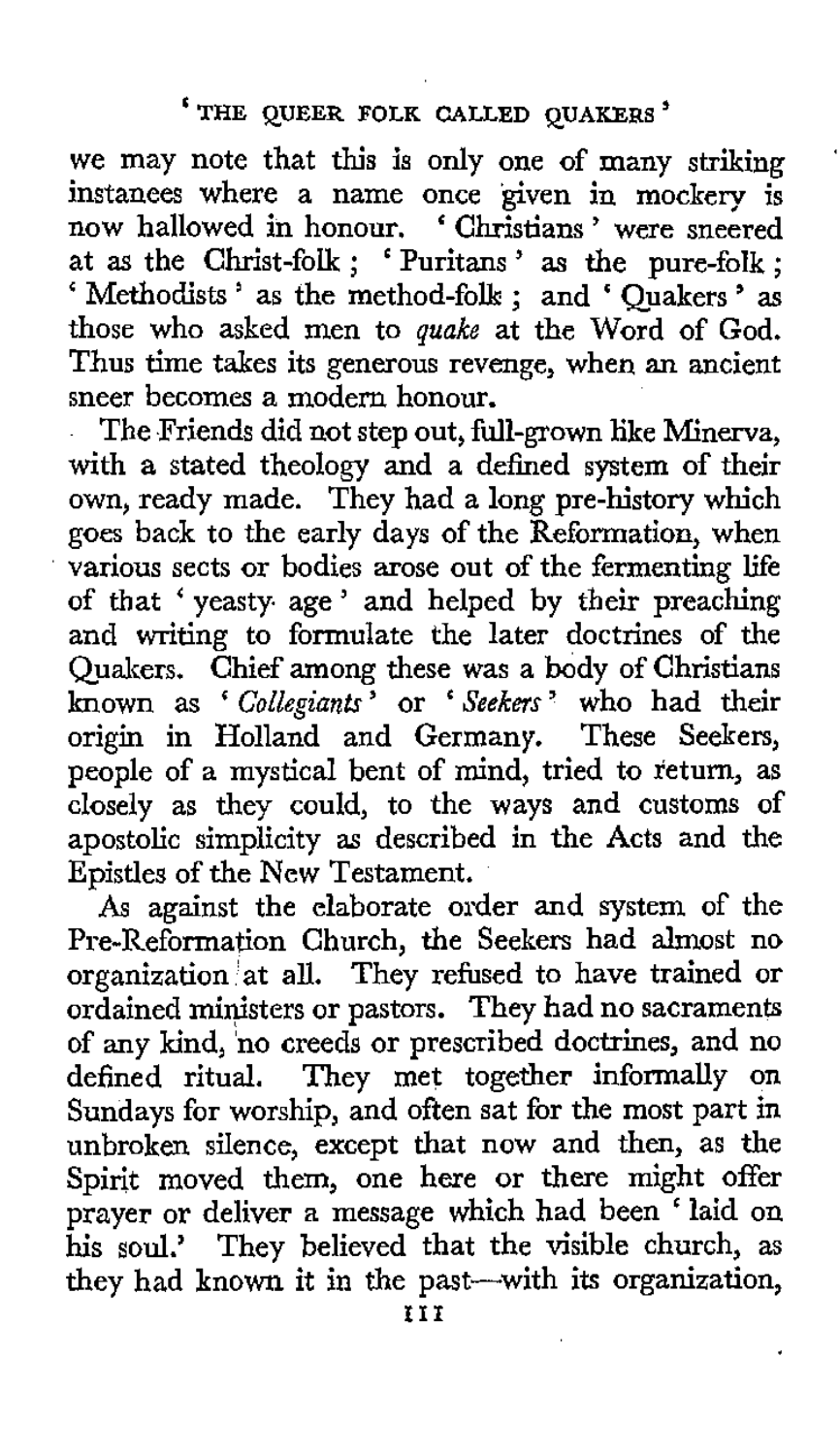creeds, ritual, stated services, and sacraments—ha lost touch with what they called the 'inner light,' which they claimed to be the right and privilege **of**  every true Christian in the Holy Spirit. Meanwhile, they were only waiting and ' seeking' for a new revelation which would bring in Christ's promised Kingdom, when the Lord would return in power to His waiting and expectant people.

The Seekers soon spread from Holland and Germany to England in the expansive days of the early Commonwealth, and influenced many thoughtful people by their zeal, great simplicity, eagerness, good living, ways of peace, and democratic ideas. During the unsettled years of the Civil War and the Commonwealth, when keen religious discussion was general in every grade of society, and when men argued even in the taverns and the hedgerows about the foundations of Church and State, large groups of these Seekers went preaching and teaching over the land, advocating a return to the life and doctrines of the first century, and trying to practise in their own lives **an** apostolic form of Christianity in extreme simplicity of life and method.

Out of this spiritual climate and this religious background, the Quakers were born. One man of real power and genius gave them their start and their direction. The main religious ideas of the Quaker movement were undoubtedly already there ' in the **air** ' ; but *this* man gathered up the diffused teaching and gave it coherence and form-George **Fox,** a man of quite peculiar power and passion, who has left his distinctive mark on the religious and political thinking of his day and ours.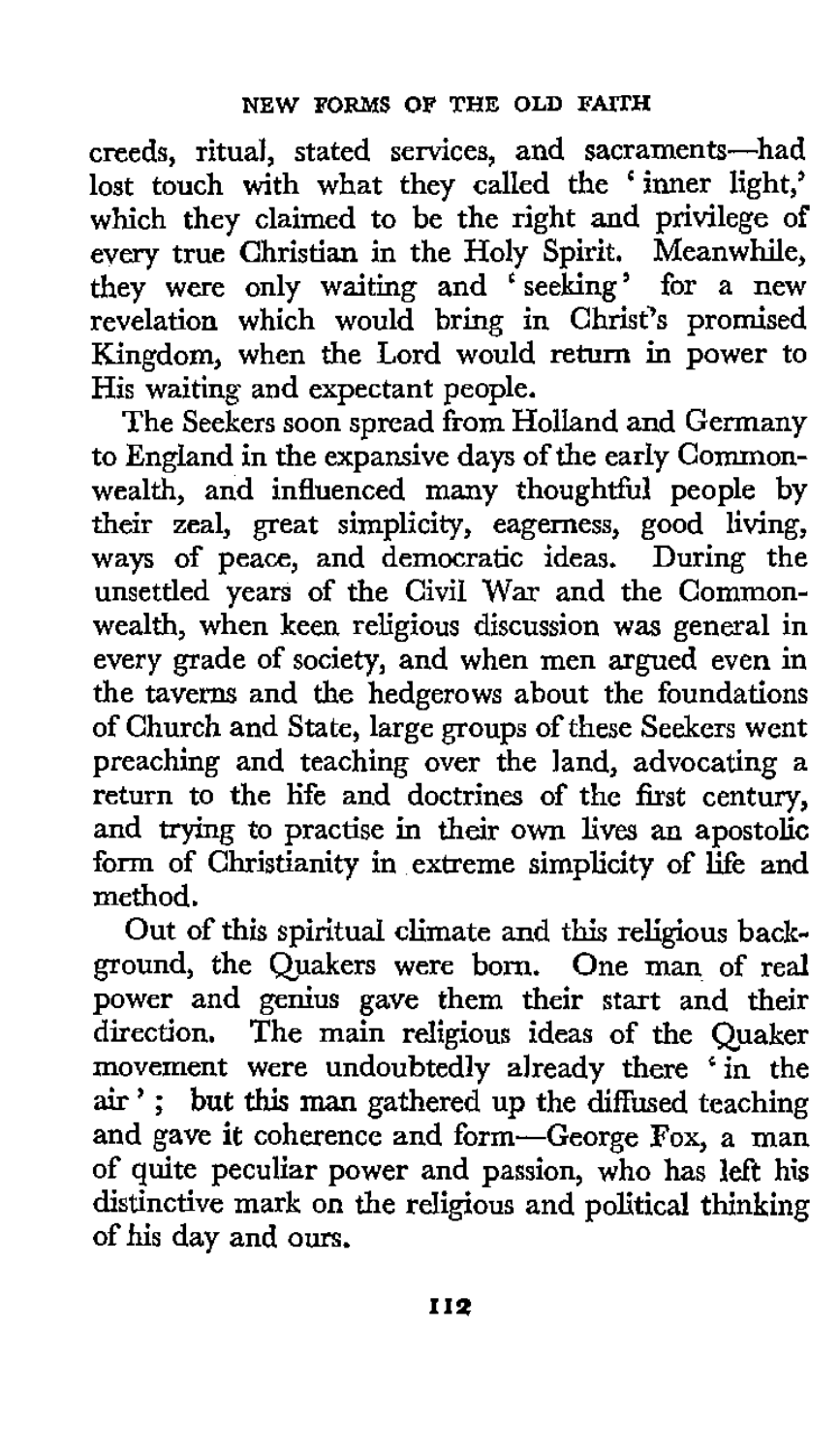George **Fox** was born at Fenny Drayton in the south of Leicestershire in July **1624.** Though his origin was humble, he came of good yeoman stock. He had almost no systematic education, as we now count education ; but the greater school of keen religious and political discussion in those days was not in the class-forms but at every fireside and every village anvil. From early childhood he had a remarkable religious bent ; and he afterwards came to know his Bible as few have ever done. He could handle it with mastery ; and best of all, he was humble and keen enough to be handled by it.

It was an age of quite unusual discussion and debate. especially debate about the fundamental concerns of life and conscience. People were thinking strange and revolutionary thoughts. The whole basis of State, Church, and private life was under the searchlight. Truly a great formative age in which to be alive.

Perhaps because he was naturally shy, retiring, and thoughtful, young George **Fox** mulled all these questions of debate over in his mind and conscience. *As* he so diligently studied his Bible, there seemed to him to be such a gaping difference between the simple religion set forth in the New Testament and the elaborate system of the Church of his day with its formal theology, and especially between the apostolic ' way of life ' and our more formalized modern habits. In his sensitive soul there arose serious mental strife, and as a result, in his nineteenth year, he left home, **gave** up his work, broke with his church connection, and went wandering from one place to another, with little more than his Bible in his hand, seeking help and guidance. He was out in the dark : and unfortunately none of those who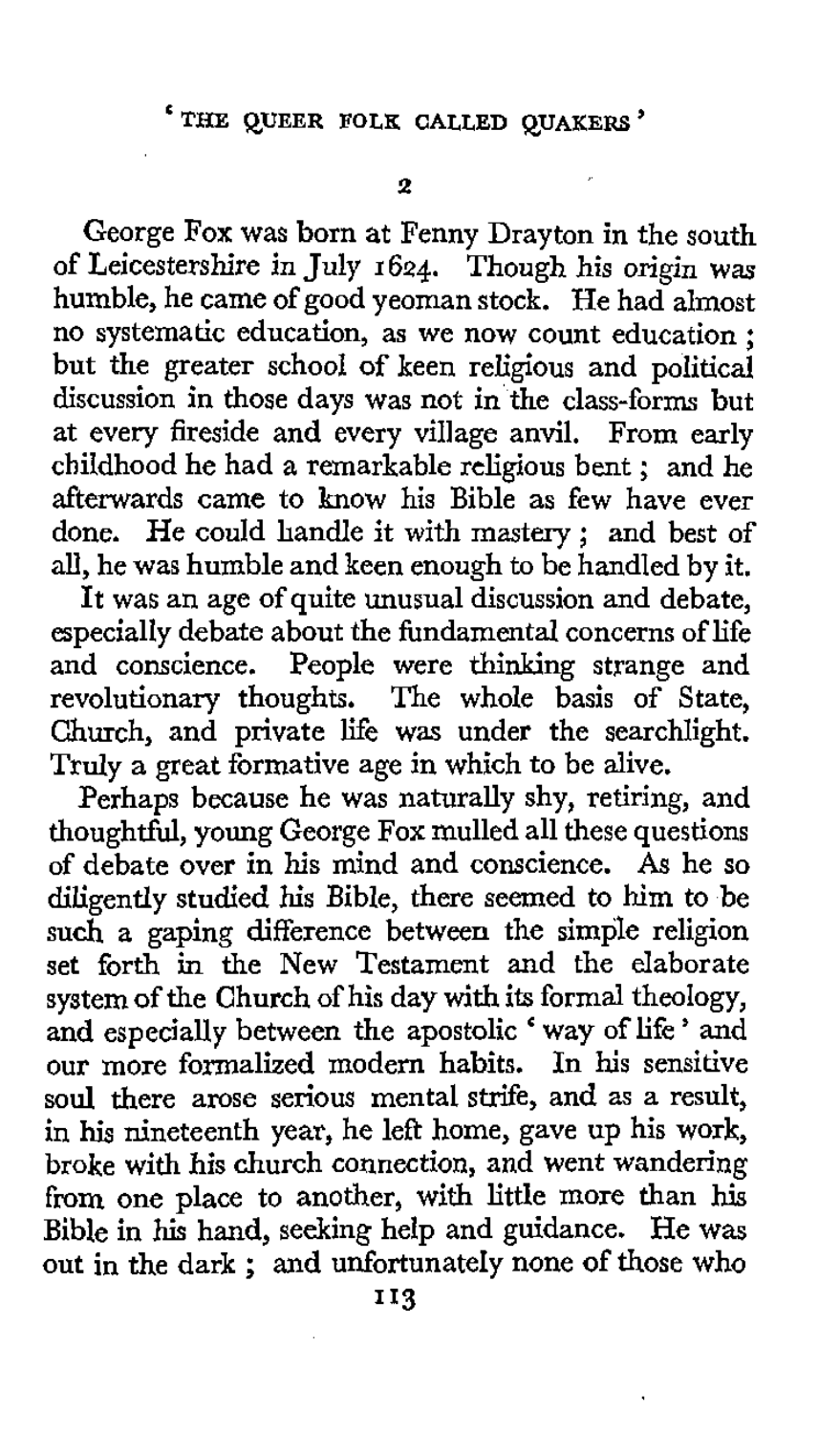by their training and vocation should have been able to direct him could give him the light or help he needed.

There can be little doubt that in his wanderings (by the way, he had a small competence of his own to support him) he came into close communion with some of the Seekers and other kindred sects. I do not imagine that it was possible for him in that fermenting age to travel far and wide as he did without meeting these widespread Seekers, and learning from them the arresting new doctrines they were preaching in every village and hamlet. *As* he heard their views and sympathized with their dreams, as they spoke to him of their belief in the 'inner light,' and as they talked of the nearness of God to a man's seeking soul, he felt that here indeed was the truth for him. It all came to him like a burst of sunshine in the freshness of a new morning. He almost felt **as** if he had *discovered*  this new revelation for himself. There is no idea in this of what we nowadays call 'plagiarism '-anything, for instance, like **the** wholesale unacknowledged appropriation of 'Quimbyism' by Mrs. Eddy in her Christian Science. This new light came to Fox's harassed soul like a shaft from heaven. He did not refer to his debt **to** the Seekers for the simple reason that they were everywhere around him, and many of them actually became his first 'Friends' and the members of his ' Meeting.'

**An** astonishing change now came over the man. From being shy and timid, he became **as** fearless as a man in armour. From being hesitant and often silent, he became a prophet, in houses, streets, churches, villages, and towns. Naturally, he aroused much interest, and also hostility. In his new faith he was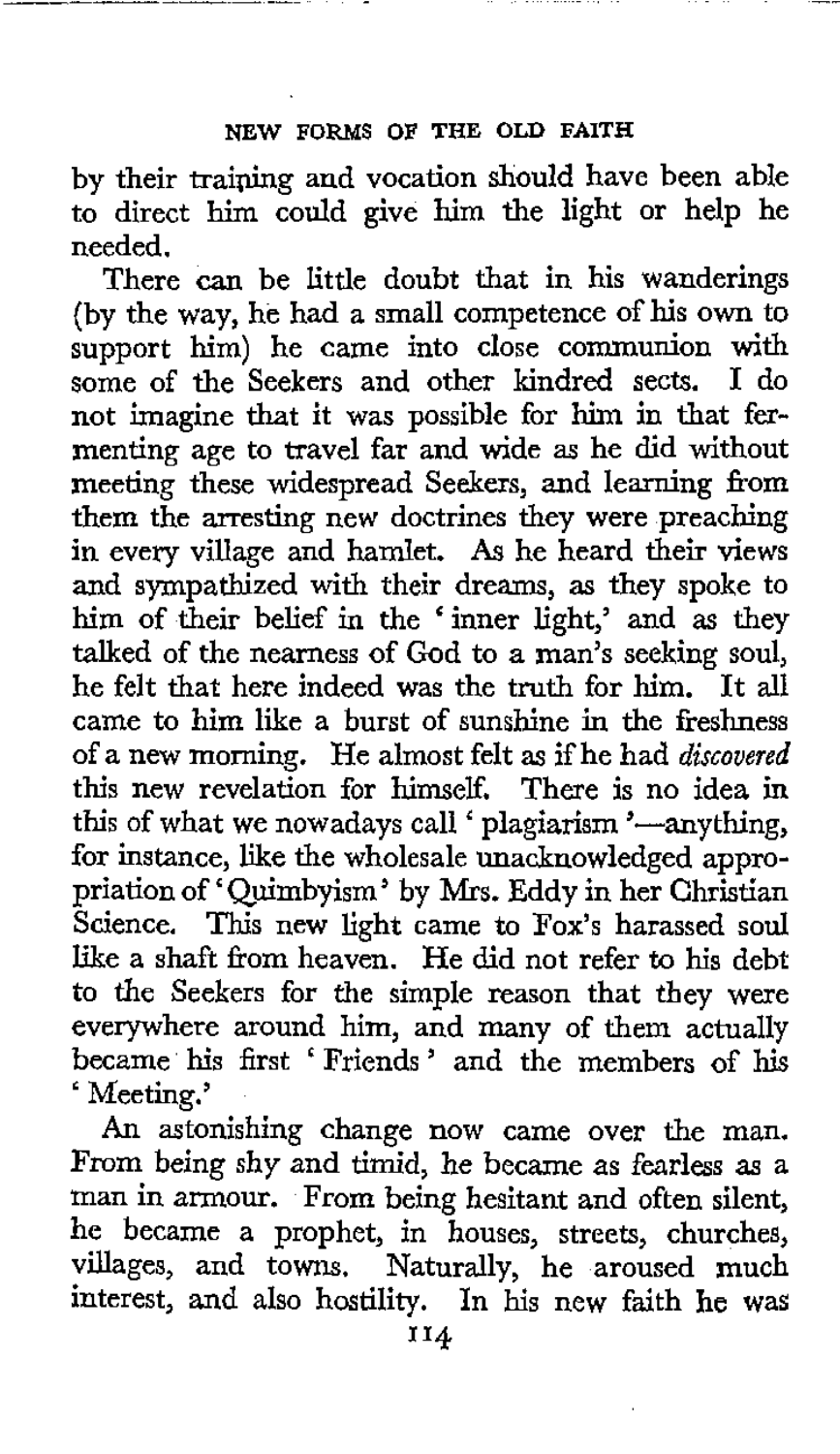prepared to break any law of man, if it contravened **his**  idea of the Law of God ; and he was ready to suffer uncomplainingly, **as** he so often did, ' the slings and arrows of outrageous fortune.' How often he was in gaol, it would be hard to tell ; but his frequent experience of gaol-life made him one of the first ' prison reformers ' in history. He could speak from real and prolonged inside knowledge !

**While** I admire the man's courage and consecration, it must be admitted, in justification of the average decent Englishman of that day, that Fox was often most tantalizingly indiscreet and intrusive. In many ways he brought much of his early persecution on himself. Here, for instance, is his account in his *Journal*  of how he broke up a quiet orderly village service : 'From Coventry I went to Atherstone, and it being their lecture day, I was moved to go to their chapel to speak to the priests and the people.' He has the grace to add, ' They were generally pretty quiet, **only**  some few raged, and would have had my relations to have me bound. I declared largely to them, how that God **was** come to teach **his** people himself, and to bring them off from all their man-made teachers to bear his **Son.' 1** 

.

We can readily understand that many of these villagers thought him insolent. First of all, he openly interrupted and broke up their quiet service of worship ; secondly, he miscalled and decried their ministers (whom he always dubbed ' priests ') ; and thirdly, he usurped their services to proclaim his **own** special ideas, claiming that he was directly speaking in God's name. Listen to this again, 'Then I went to Market-Bosworth, and there was a lecture there also. He that

**<sup>I</sup>***Journal,* **under** year **1649**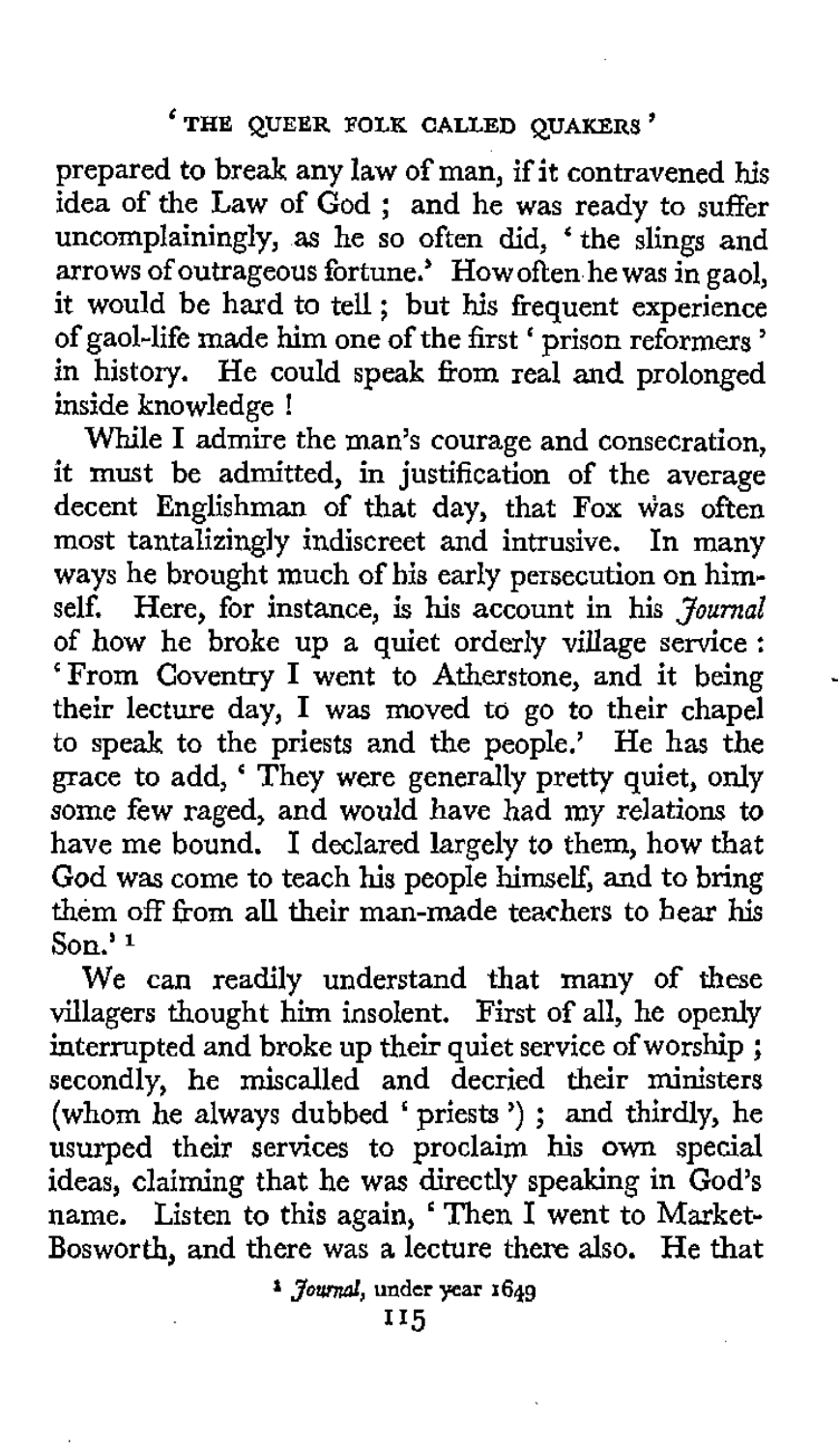preached that day was Nathaniel Stevens, who was priest of the town where I was born. He raged much when I spoke to him and to the people, and told them **<sup>I</sup>**was mad. . . . *So* the people, being stirred up by the deceitful priest, fell upon **us** and stoned us out of the town ; yet they did not do us much harm.' In fairness, we must admit that if an unaccredited person thrusts himself in this fashion into the quiet and orderly meetings of other worshippers and usurps the service for himself, he must be ready to take the obvious risks ! Thus many of these early persecutions were brought upon **Fox** by his own indiscretions and his lack of respect for others. The fact that he would never call a church a *church* but only a ' steeple-house,' has in it a smack of contempt that must have been gratuitously offensive to other good people, who rightly loved their own ways and customs.

**3** 

The later persecutions, both of him and his followers -and these persecutions were frequent and terriblecame mainly from his opposition, on claims of conscience, to many of the Common Laws of his own day. For instance, he refused to pay any tithes even in the matter of rent. He was against all ' affectation ' in dress or speech, forgetting perhaps that there may be as much affectation in an elaborate and differentiating 'simplicity' as in all the colours of the rainbow. Moreover his use of ' thou ' and ' thee ' in speechwhich he claimed to be both good grammar and New Testament practice-seemed more of an affectation to ordinary people than we can now imagine. He

**1** *Journal,* **under year 1649 I 16** 

.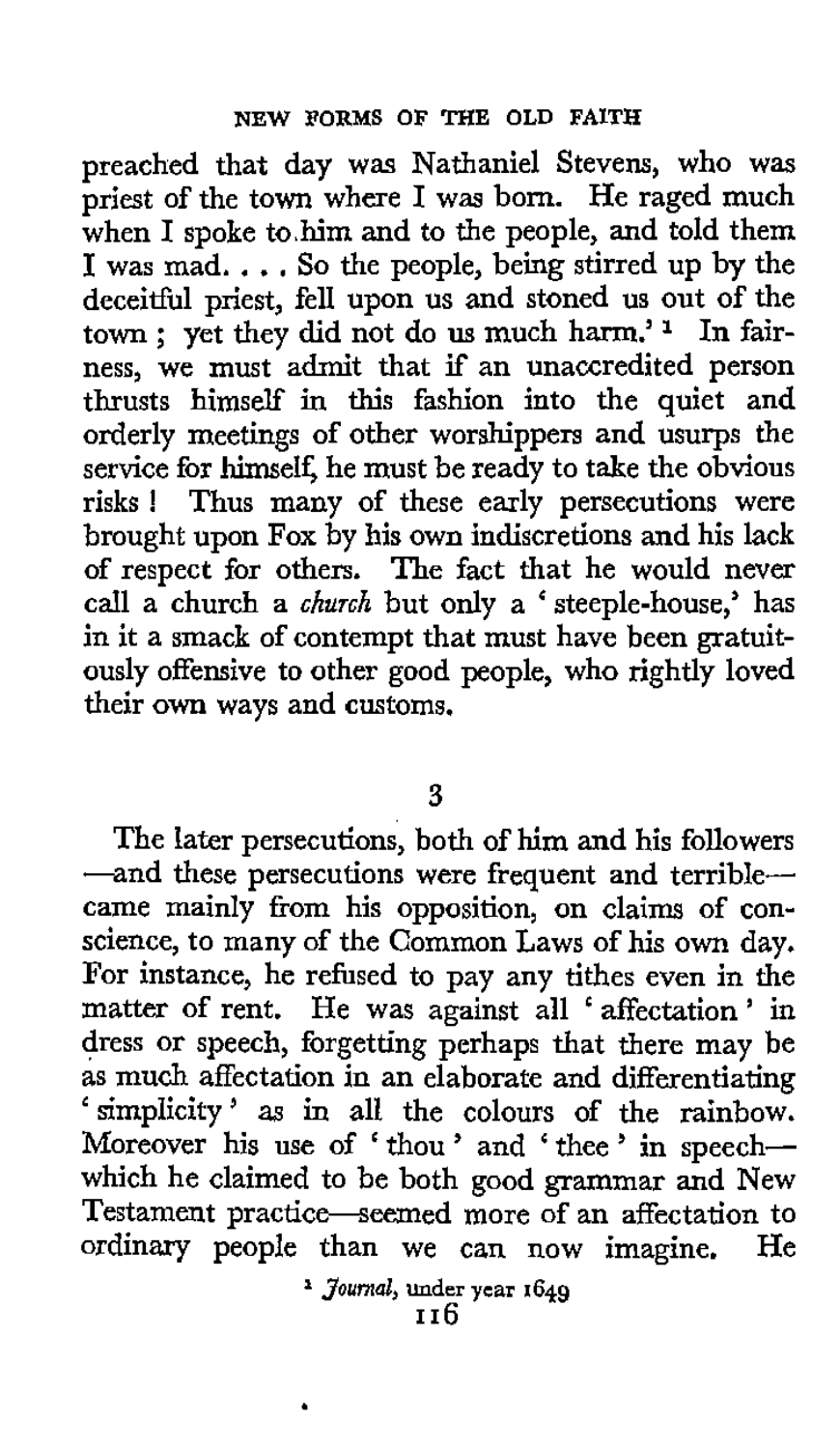objected to oath-taking in court and ' swearing on the Bible,' basing his opposition on a too literal and *mis*taken interpretation of Christ's remark about 'Yea and Nay,' and overlooking the fact that the taking of oaths might be the only way in which certain kinds of witnesses could be solemnly impressed.1 He objected also to all forms of art and music, not only in the Christian service of worship, but even in the common life of the people, as well as innocent amusements, games, and entertainments which he condemned as vanity and irreligion. All this must have irritated many good Christians whose outlook was more generous and spacious, and who believed that God could be worshipped and adored in all the works of His creation. Thus **Fox** might be justly criticized along **two** lines : (i) an amazing ignorance of this 'complex' we call human nature, which can play as well **as** work, and perhaps can only work best when work is balanced by play; and  $(ii)$  a failure to realize that the longing for music and art in all their good forms is as much a gift of God as any other human faculty, and that bareness and baldness are not the only way, or even the best way, of worshipping God.

**I** mention these things, which after **all** are only incidental to the great positive contribution of George Fox's message, not to excuse any of the intolerable sufferings and imprisonments which he and his fellows so unjustly suffered, but merely to point out how disturbing a strong man's conscience may be to the more genial and cultured people of his own day. But whatever befell George **Fox,** he bore it without whine

**The application is certainly too literal when we**  remember that Jesus Himself constantly stressed His Yea and Nay by<br>the use of 'verily, verily,' i.e. by some assurance other than mere Yea **and Nay. 1 Matthew v.37.**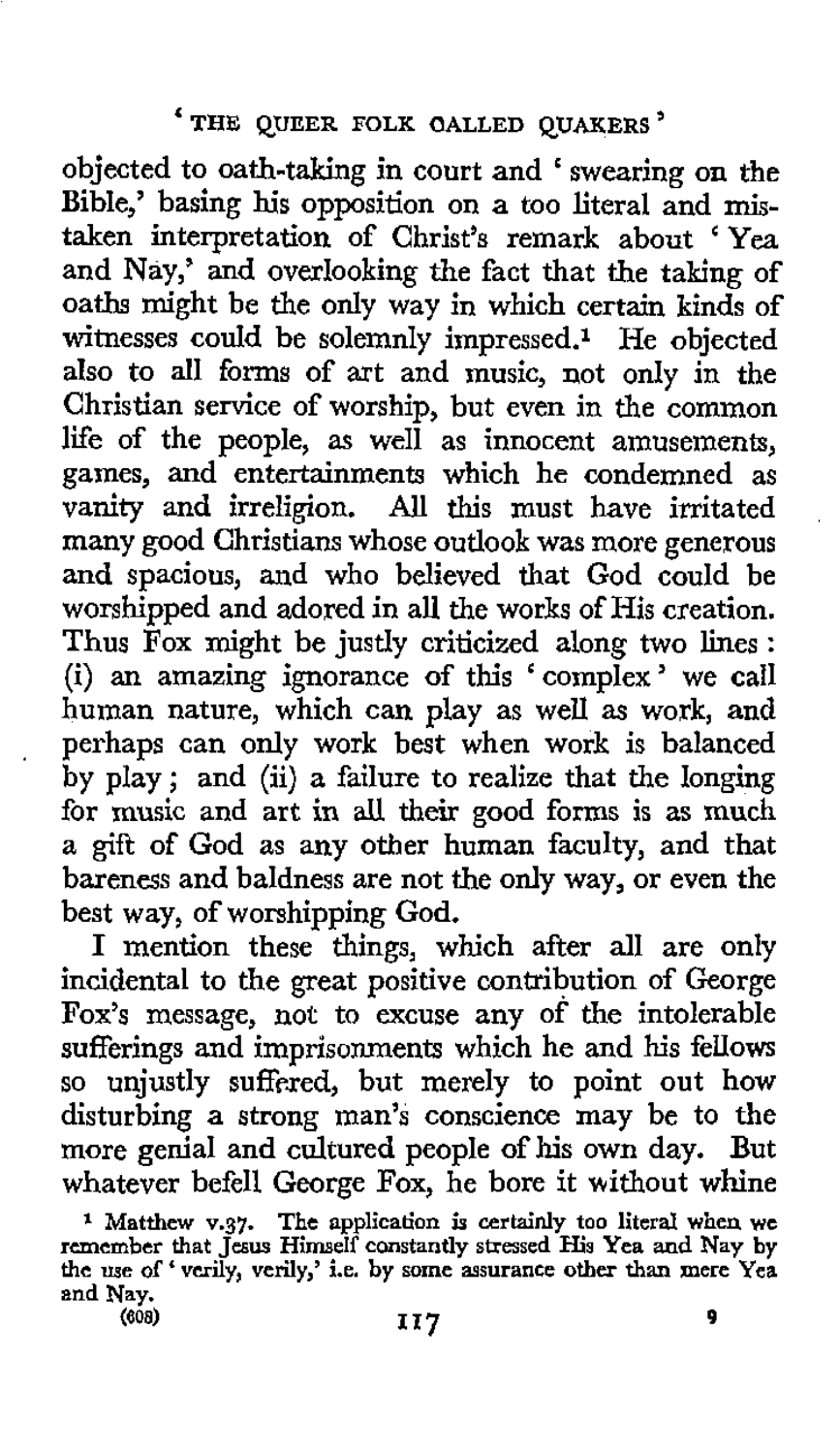**Or** complaint. It was enough for him that he should **be** true to the 'inner light,' and be constantly doing *the* will of Christ, as he understood it. Thus every experience that befell him, no matter how bitter or undeserved, only served to strengthen his resolution and develop **his** fearless personality.

In **1648,** at the age of twenty-four, he began those wide missionary journeys at home and abroad which really filled the rest of his very active days. All he asked of life and God was to be allowed to preach to all who would listen to him the great truths of the 'light within' which had brought peace and comfort to his **own** soul. I have spoken of his courage and daring, and hinted a little at his sufferings. In all-so it is estimated-he was brought *sixty times* before courts and magjstrates, and he was imprisoned *eight times* for varied periods, sometimes over a year at one stretch, covering, it is said, about *six* years of a man's natural life. But even in prison, he was never silenced, but continued preaching to his fellow gaol-birds-and often to his governors ! Seldom has there been **a** man of such consecration, devotion, personal heroism, and flawless loyalty to his **own** ideas of truth.

Slowly he gathered persons of like views around him, humble and great. Among them were men like Robert Barclay, a Scotsman of distinguished family, whose books gave the new movement a theological standing ; Isaac Penington ; Thomas Ellwood, who became John Milton's secretary; and William Penn, the author, scholar, and essayist, who afterwards made the author, scholar, and essayist, who arterwards made<br>the famous ' Holy Experiment' of founding the Colony *of* Pennsylvania on lines of friendship and peace with the native Indians, of which experiment it has been said that no Quaker ever lost his life at the hands of *the*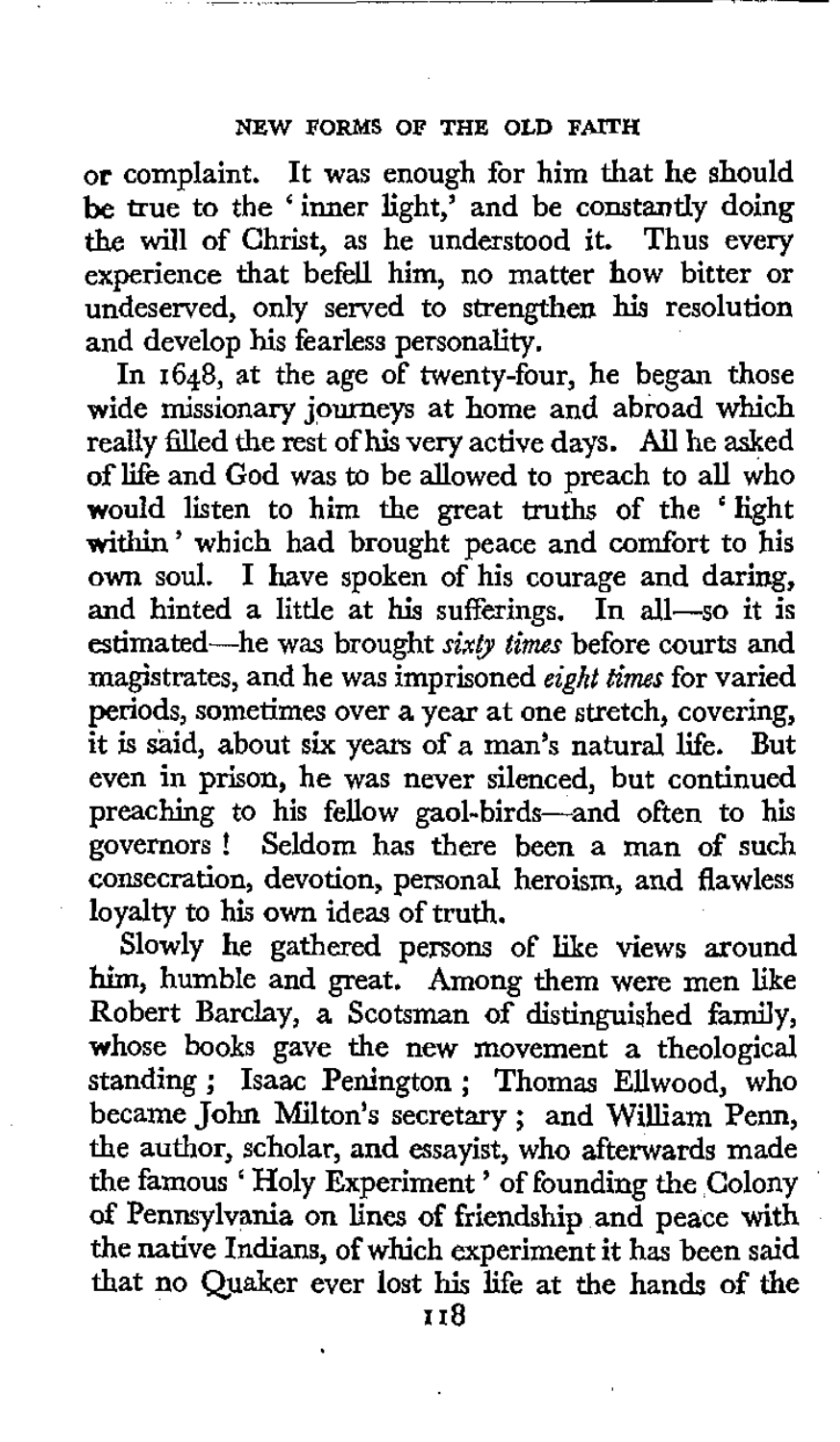Indians. By the principles of their faith, they treated the Indians with love, respect, and equality ; and the Indians responded to their trust.

Fox visited Wales and Scotland, and after his **mar**riage he made journeys to the Barbados, Jamaica, America, Holland, and parts of Germany. In the later travels he was accompanied by Penn, Barclay, and others. One of the greatest centres of later Quaker influence was America, where the Society of Friends, though relatively small, **has** been profoundly important for its widespread effects on great political issues, such as the rights of the poor, the relief of the oppressed, freedom, and questions of war and peace.

George Fox died on 13th January 1691, aged 67. Few men have influenced the ways of the world and the ideas of social and national life **as** he has done. His genius was undoubted. In spite of a limited early education he became a **man** of great personal power, strong judgment, fine philanthropy, and general culture. **All** who knew **him,** even **his** opponents and judges, bore ungrudging testimony to his personality, especially to his qualities *of* mind, his splendid integrity, the loyalty of his **faith,** and his gentle, loving, and Christ-like life. Should anyone want to meet this remarkable Christian gentleman and enter into his friendship, may I commend to him a reading of **Fox's**  *Journal?* There we see him, like John Wesley, with the whole world for his parish, and with the same passionate care for the souls of men. We find him unhasting and unresting, gentle but always courageous, touched with the sorrows of the poor and the underprivileged, and capable of a glorious and cleansing indignation, a knight in home-spun who went out to slay dragons, but only with the sword **of** truth. In that

'

\*1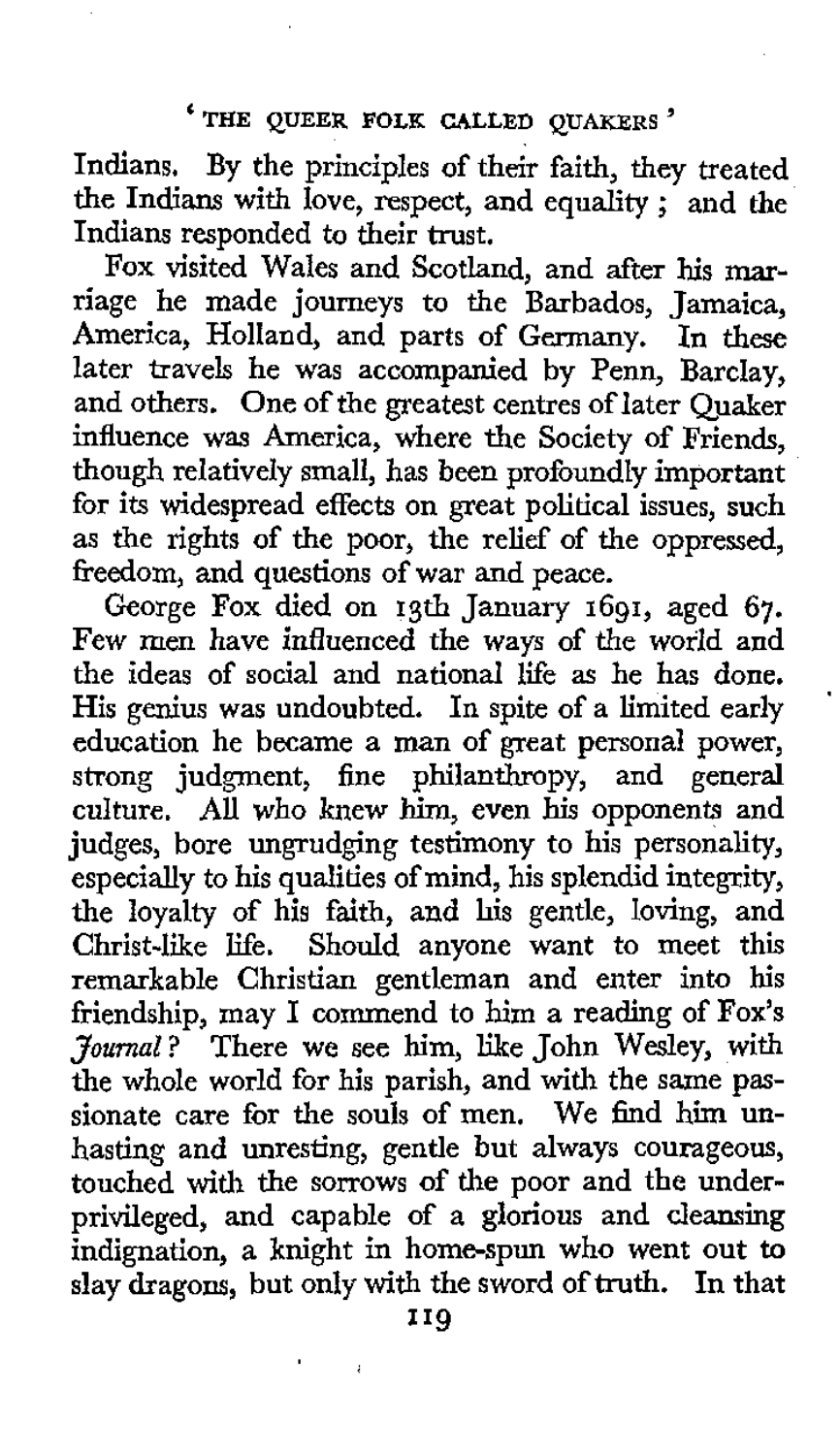honest *Journal*, we shall also receive a more vivid picture of the age in which he lived than any formal history can give, the customs and manners of a bygone day, the sorrows of the poor and the sins of the rich. Best *of* all, we shall learn how he founded that great company of gracious people, our modern Quakers, who have done so much for the mingled sins and sorrows of the world, .(Perhaps with Fox's *Journal,* we might jot down John Woolman's *Journal,* as the record of another great Quaker, who did similar liberating work in America.)

**4** 

The Friends themselves claim that they differ more in the *spirit* than in the *letter* from other orthodox churches of the Protestant persuasion. They acknowledge for instance their fill belief in the great fundamental facts of the Christian faith ; indeed they claim that their doctrinal ideas are similar to those of other evangelical denominations. In 1673 George Fox and other Friends wrote an ' Epistle ' to the Governor of Barbados, which outlined and defined their Confession of Faith. It has no essential or even material difference from the Apostles' Creed, except that it is considerably longer, and deals more particularly with the inner workings of Christ's spirit on the soul of a Christian.

It cannot be said, *of* course, that all Quakers **think**  alike; and undoubtedly, like other active denominations, they have had their schisms and secessions, **some**  of them still unhealed and unreconciled to **this** day. None the less, speaking generally, we may say that they hold the main evangelical doctrines and outlook of \* other reformed churches.

Here, however, we must add a caveat. By and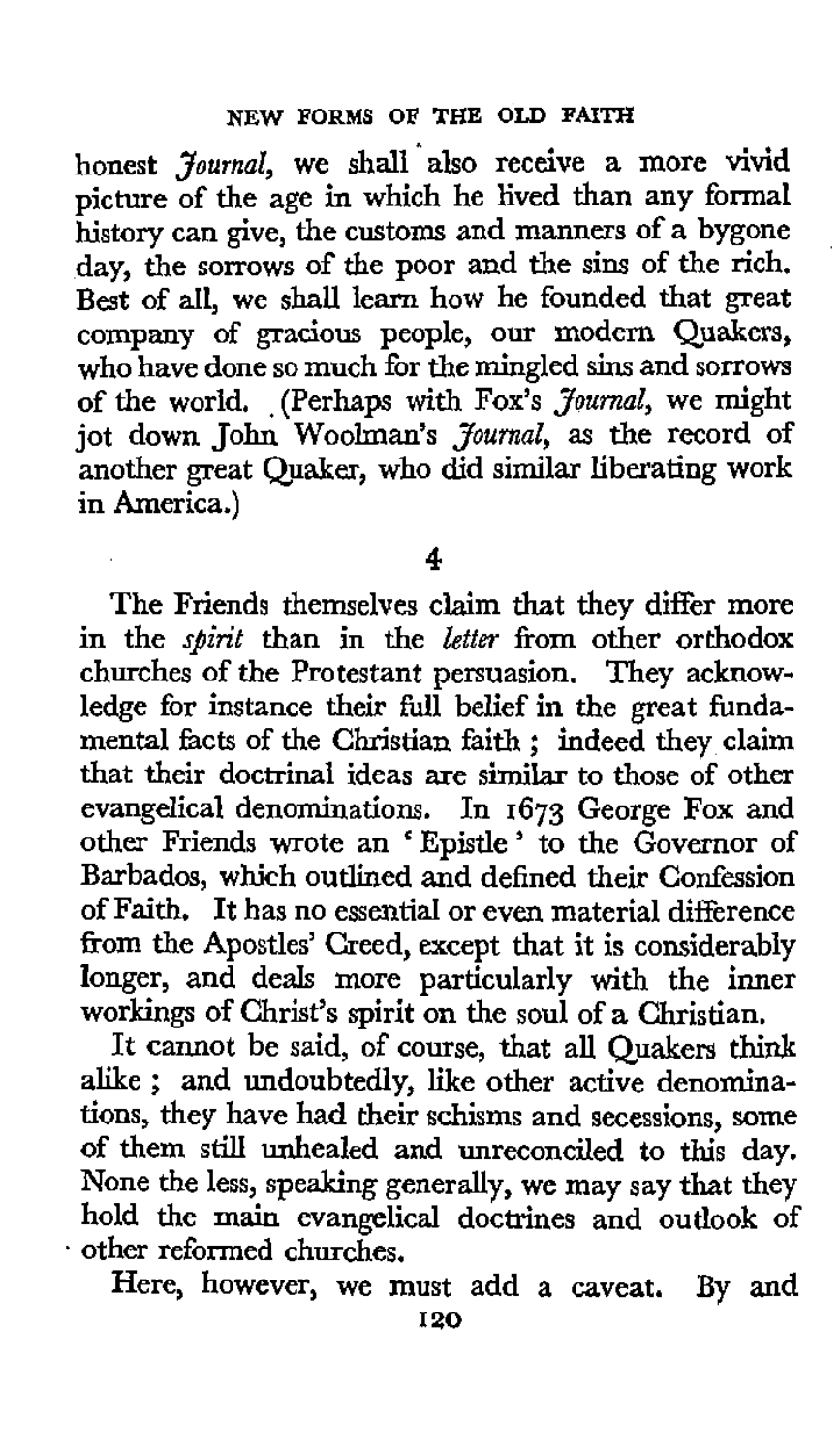large, when the Quakers have stated their faith, they have not expressed it, as we commonly do, in their **own** words, but merely by quotations from the Bible. They have always used the words of Scripture, so far **as** that is possible, in stating the terms of their faith. This has three apparent advantages—(i) it gives a note of general authority; (ii) it avoids the disputes which so often arise when men choose their own words: and (iii) it seems to allow each person the right of private interpretation.

On the other hand, it has this disadvantage-that it *conceals* the amount of active difference which may have existed among individual Quakers in their *interpretation* of these Scripture passages. If we are all content to say, 'Jesus Christ died for the sins of the world,' there may be an apparent and yet unreal harmony ; for it is **only** when we begin to define more or less exactly what that sentence implies, that differences are apt to arise. However, by their policy of not stating their creed in our common language but only using quotations from Scripture, the Friends have evidently allowed their members a considerable latitude of private judgment, and have saved themselves from many possible divisions and schisms.

The main emphasis of the Quaker faith is *the continuous and valid revelation of God's will in the soul of evey honest seeker.* **Fox** believed that there is a 'direct illumination' from God within a man's inner being, and that this illumination is as real and important **as**  any traditional body of truth given to us by the external Church. The deep secret is the 'inner light'; there is always *a* light from God in every soul, which acts **a6**  a moral searchlight in the heart and conscience to **show** the path of righteousness and truth beyond any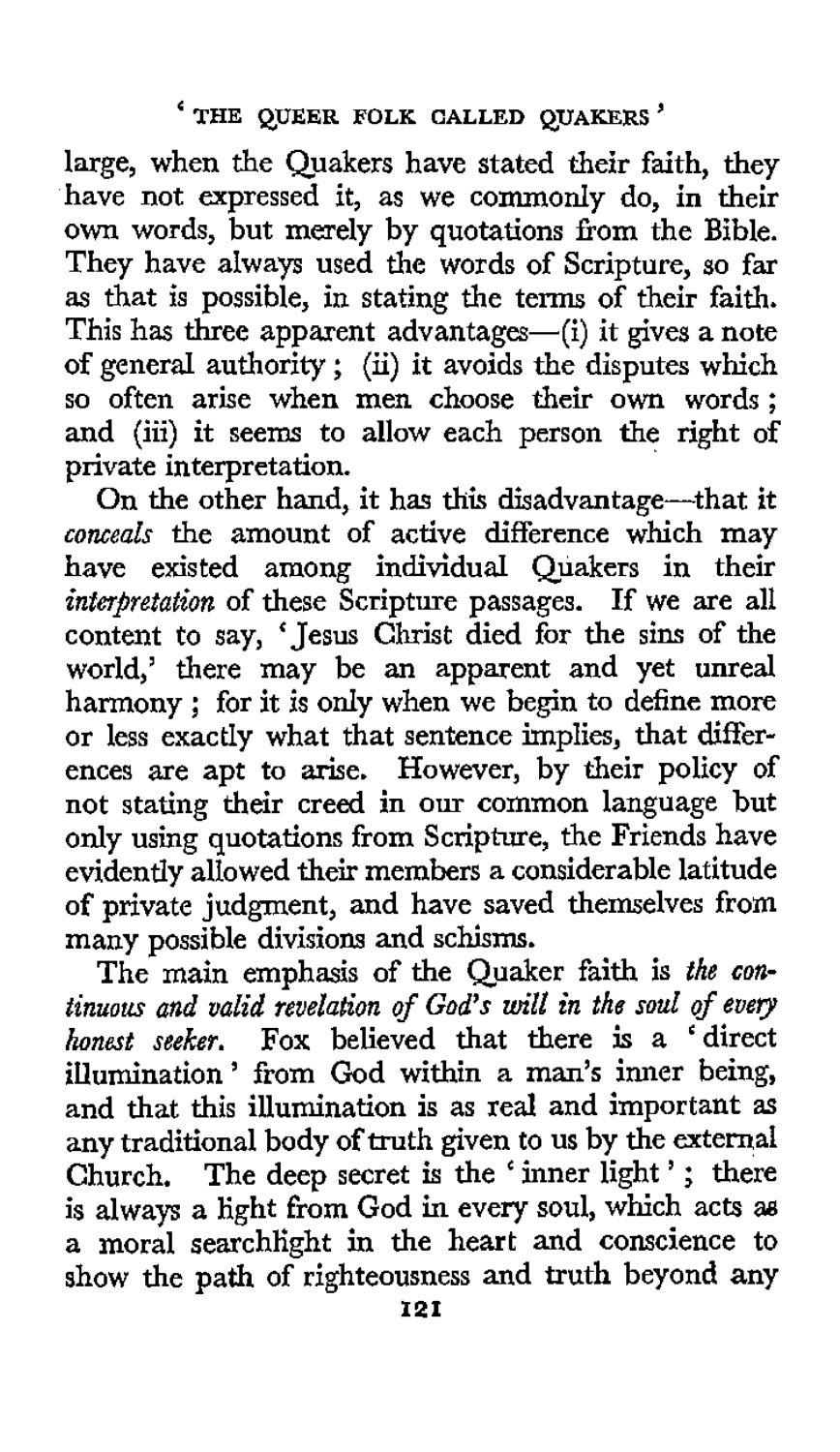mktake. Fox was led, at the outset, to state this **as** a counterblast to what he called ' outward and formal xeligion,' where Christians are expected to take their guidance from other people, say, under the authority of a Church court, a Papal decree, or **a** binding creed. The individual soul can have fiill and satisfying personal communion with God ; it can have direct light from God to enable it to make every important decision ; it does not need anything outward, traditional, or authoritative, either a minister, a church, ordered services, spiritual exercises, sacraments, formal creeds, or even a book. In the final issue, true religion rests only in the personal communion **of** a man's soul with God.

Most of **us** accept this as true-with reservations. In the first place, we cannot help pointing out that the Quaker theory sets up a needlessly false contrast. It is not a question of one *or* the other : it may It is not a question of one *or* the other: it may<br>actually be one *with* the other. It is not the ' inner actually be one *with* the other. It is not the inner<br>light ' *against* authority; it may easily be the inner light *with* **authority.** Most Christians believe with the Quakers in the personal illumination of God in the seeking **soul. But** need that exclude the place for the authority of the Church, which, let **us** remember, is only built on the direct experience of other Christians -in fact, a consensus of their inner experience and light? The point to observe is **that** a belief in the inner light need not debar **us** from a respectful use of the official teaching of the Church.

Further, **I** am convinced about three important points: (i) The Quaker theory of the full inner illumination can apply only to *some* people, perhaps to many people, but not to all people. There are many good Christians, perhaps not greatly gifted, who in **my**  experience can only walk with crutches, Surely it is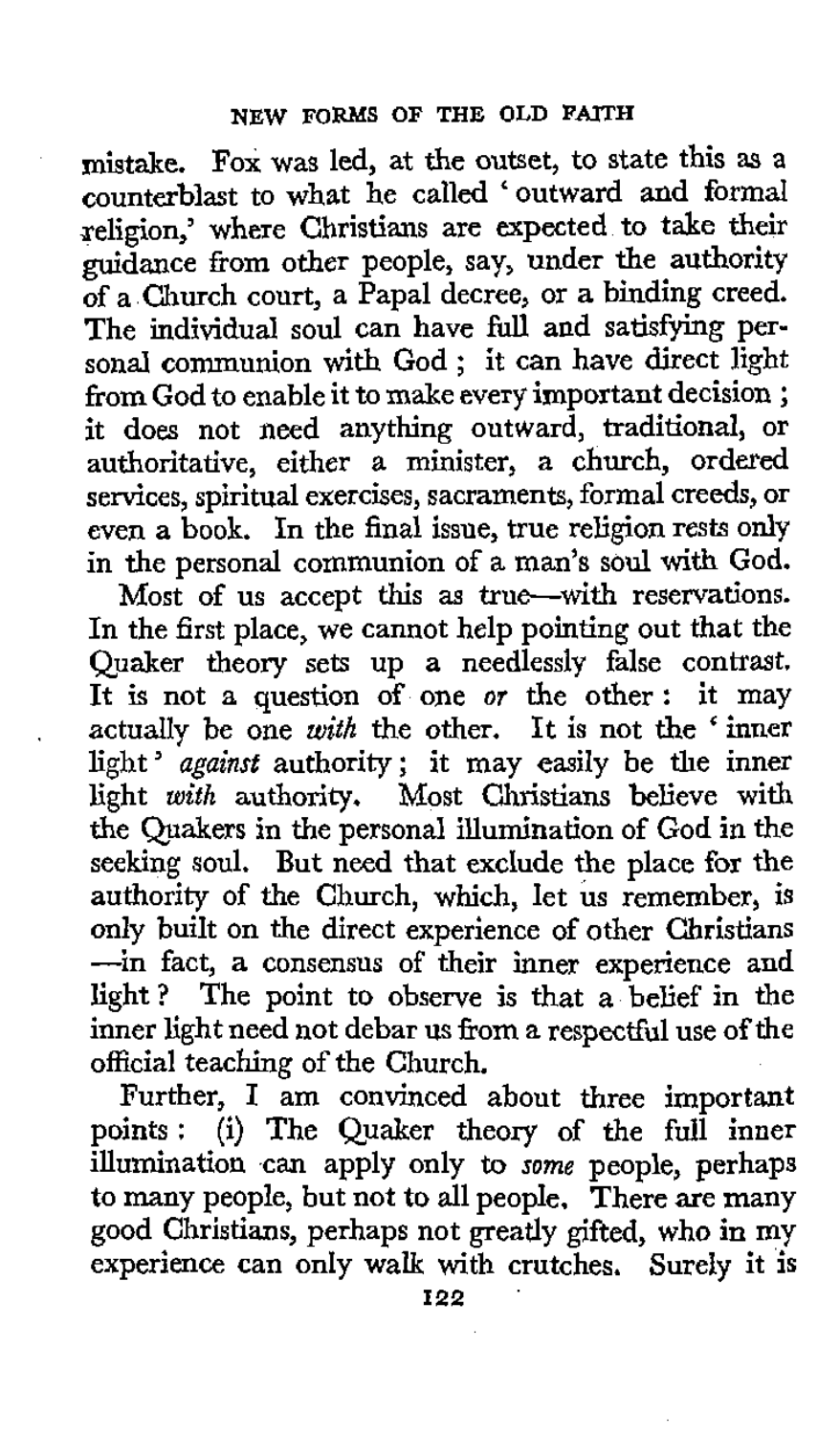better that they should use these crutches than **not**  walk at all. Dr. Rufus Jones, the historian of the Quakers, in speaking of this doctrine of the sure ' inner light,' remarks : 'He [Fox] made it more specific, concrete, and detailed than most of us find it to be. He thought that the organ of revelation in us was like a new sense that opened up a whole new world of life, and the scenery and circumstance of it, in minute detail, could infallibly come through to **us.**  *He made communication easier and more common than the facts will warrant.'* **1** (Italics mine.)

**5** 

This doctrine of the ' inner light ' **is** undoubtedly an essential religious truth which has been verified in every generation. All experienced Christians believe that God readily gives illumination thus to the seeking soul. But while it is a truth, it is only a *part* of the whole truth. On the one hand, it is true only for gifted and exceptional people. It cannot possibly apply to the general body of simple Christians, those who are untrained, ill-educated, inexperienced, and especially little children, who constantly need the help of wise leaders and guides, and who can only live a hll life under the shepherding of the Church and the teaching and guidance of a creed. We may regret that this is the case, but we have to face facts.

On the other hand, the admission made by Dr. Rufus Jones is equally true, even as applied to gifted people-that Fox and many of the early Quakers tended to make this communication of God **with** the human soul *'easier and more common than the facts will* 

**1 Rufii** Jones, *The* **Quakers'** *Faith and Practice,* **London, p. 28** 

**123**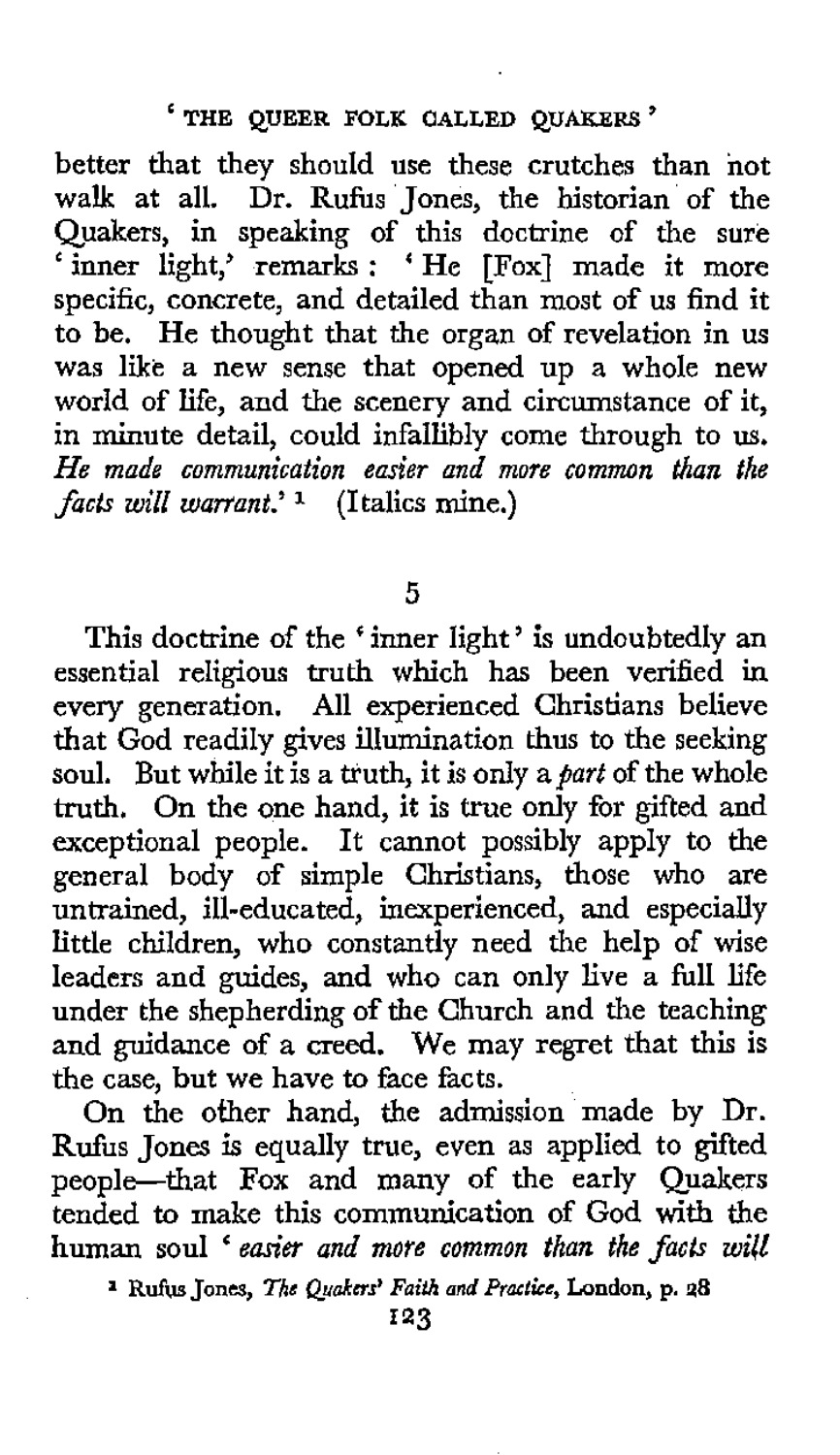*warrant.'* Sometimes, on their own testimony, the inner light has failed them in a crisis. Meanwhile we believe that in our complex and busy world the organized church can alone provide constant guidance and sure authoritative teaching for those who can make no claim to any private illumination, especially the busy workers, or those who are ungifted, or people of simple ways and mind.

If such people were to depend on this personal and precise illumination, they would be as mariners without compass or chart. In other words, I am of opinion that as things are, and especially as the bulk of men and women are, the doctrine of the inner light as taught by the Quakers can only be for a select few, for the saints and the initiates, and for those who are spiritually responsive. But for the great majority of ordinary Christians, **I** can see nothing to replace, and certainly nothing better than, the organized church which provides some authoritative standards, a doctrine of values, a code of Christian conduct, some plain statement of the will of God, and in particular, some good means for constant, graded, and progressive teaching.

(ii) My next important point is this-we must be chary of considering this private inner light, which at times may be self-deceiving, as if it were something *superior* to the historic teaching of the Church. At times the Quakers have not been guiltless of this, and might even be charged with **a** touch of spiritual pride, as if they regarded other Christians as living on a lower plane. Actually the opposite is true. Those who are following the recorded teaching of Jesus and His apostles-given in the Bible, detailed in our Confessions, and mediated in our rites and sacraments -are living on *the* highest possible Christian plane :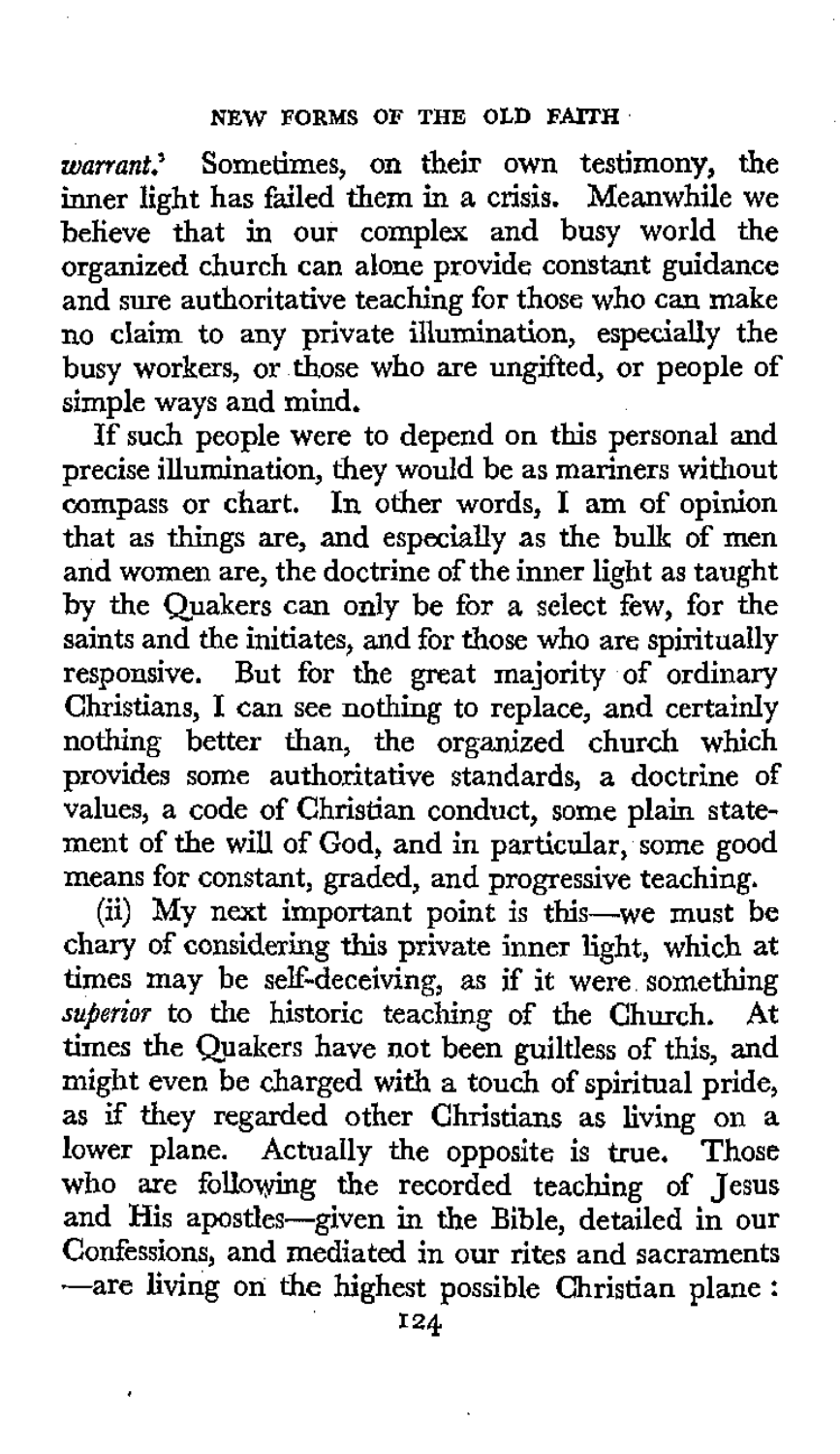## **'THE QUEER FOLK CALLED QUAKERS'**

no higher plane can be imagined. After all, we live by a definite ' revelation,' given once for all in Jesus Christ and enshrined in the Bible and the Church. This is our final source of spiritual life. Thus, it is interesting to note that the Church gives the *Scripture* a unique place, not always accorded to it by the Quakers, who again and again have stated that the inner light does not depend upon the Book at all. Further, as against the tendency to exaggerate the value of this inner light, we maintain that the highest type of Christian life comes from the guidance and training of a man's conscience through the Bible, the Confessions of the Church, and rites and ordinances of our faith. I stress this, not by way of controversy, but only to state the Church's great case-that there is *a*  ' constant illumination of conscience ' through the Scriptures and the creed of the Church which no private and personal inner light can possibly better.

(iii) **A** further point seems to me important. The Quakers speak as if it were enough to wait in silence for the inspiration of the Spirit, *with little or no &ort of our own.*  But **this** does not apply to the attainment of any other kind **of** truth : and I cannot see how it should apply to *religious* truth. In one of **his** great phrases of real insight, Walter Pater speaks of 'the hiddenness of perfect things '-a hiddenness that can only be unveiled by the unending and deliberate search of the soul. In the same way, when John Bunyan brings **his**  pilgrim to the House of the Interpreter, where the Holy Spirit illumines his mind, Bunyan pictures the pilgrim as needing to *knock ouer and ouer* ' : and then he pilgrim as needing to '*knock over and over'*: and then he<br>adds, ' *at last* one came to the door.' Spiritual illumination does not come by any means in intuitive flashes

**<sup>1</sup>Walter Pater,** *Marius the Ebicwean,* **chap.** vi.

**125**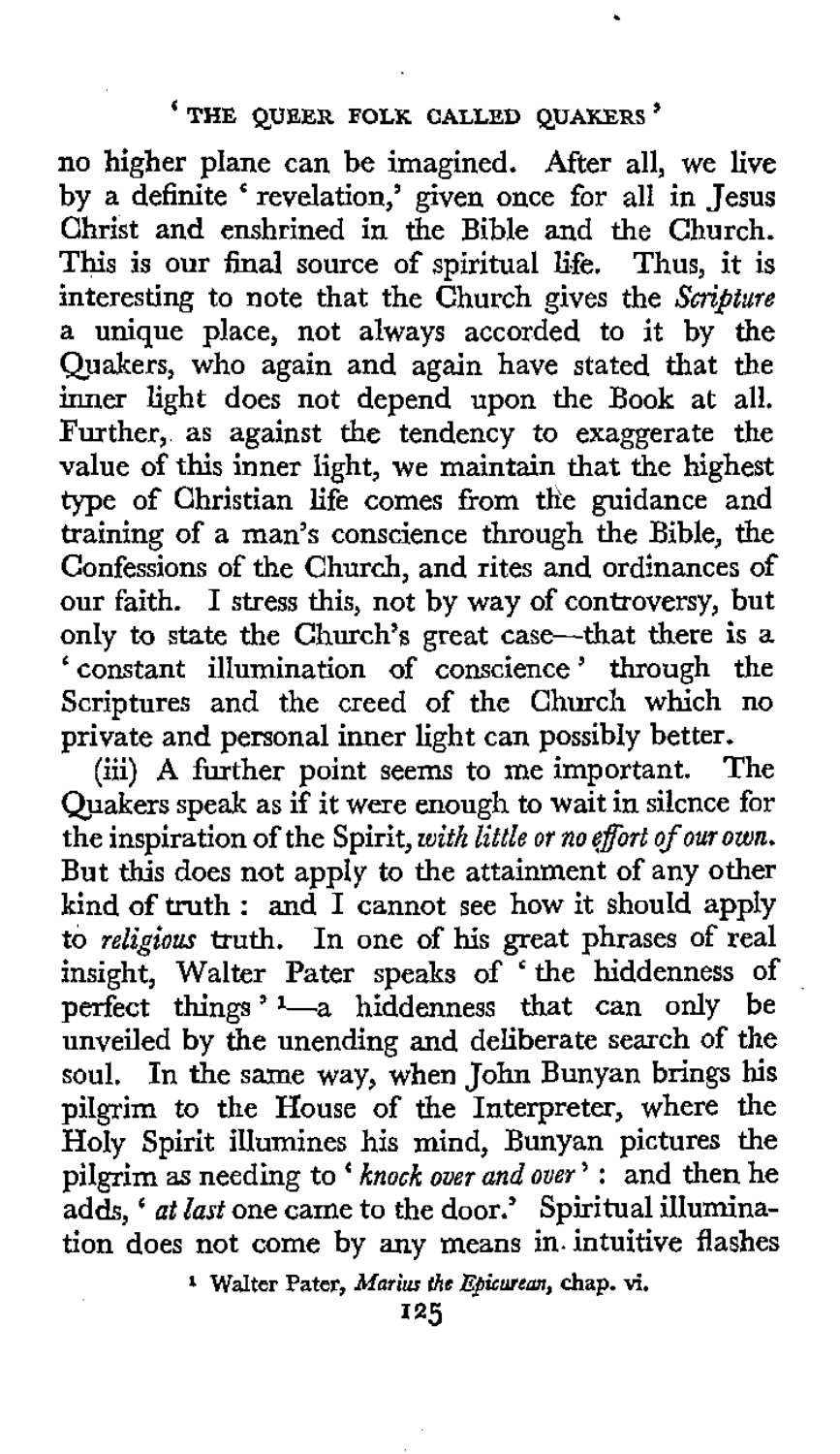to an empty mind : it is rather the reward of severe thinking and deliberate meditation. It is difficult for me to imagine that God should have a different, indeed an *opposite,* method for *spiritual* illumination as compared with all other types **of** illumination in His ordered world. Concentration, search, and patient **inquiry** seem to be rewarded everywhere in God's world. Why not in the kingdom of the spirit?

From this doctrine of the supremacy of the inner light in every man's soul through prayer and private communion, all the other beliefs and practices of the Quakers naturally and even logically flow. Unfortunately I have neither time nor space to discuss these points in their great interest and variety, as I should like to do with respect and due appreciation. The best I can hope to do is to select a few of the beliefs and practices which have been stressed in Quaker theology and custom, and examine them in the light **of** the common experience of **the** general Church.

**6** 

First of all-mainly to clear the ground-we ought to notice how frankly and openly modern Quakers have given up most of the ancient peculiarities of habit and manner which formerly made them so distinctive and, unfortunately, so much an object of foolish ridicule **to**  thoughtless observers and critics. Among these things **are** the emphasis they laid on simpIe and unadorned dress, which arose from **a** desire to free our **life from**  needless complexities and frivolities ; the **similar**  emphasis laid on plain and unadorned speech, with their ' thou ' and ' thee ' ; their refusal to use our **common**  names of Sunday, Monday, Tuesday, etc., for the days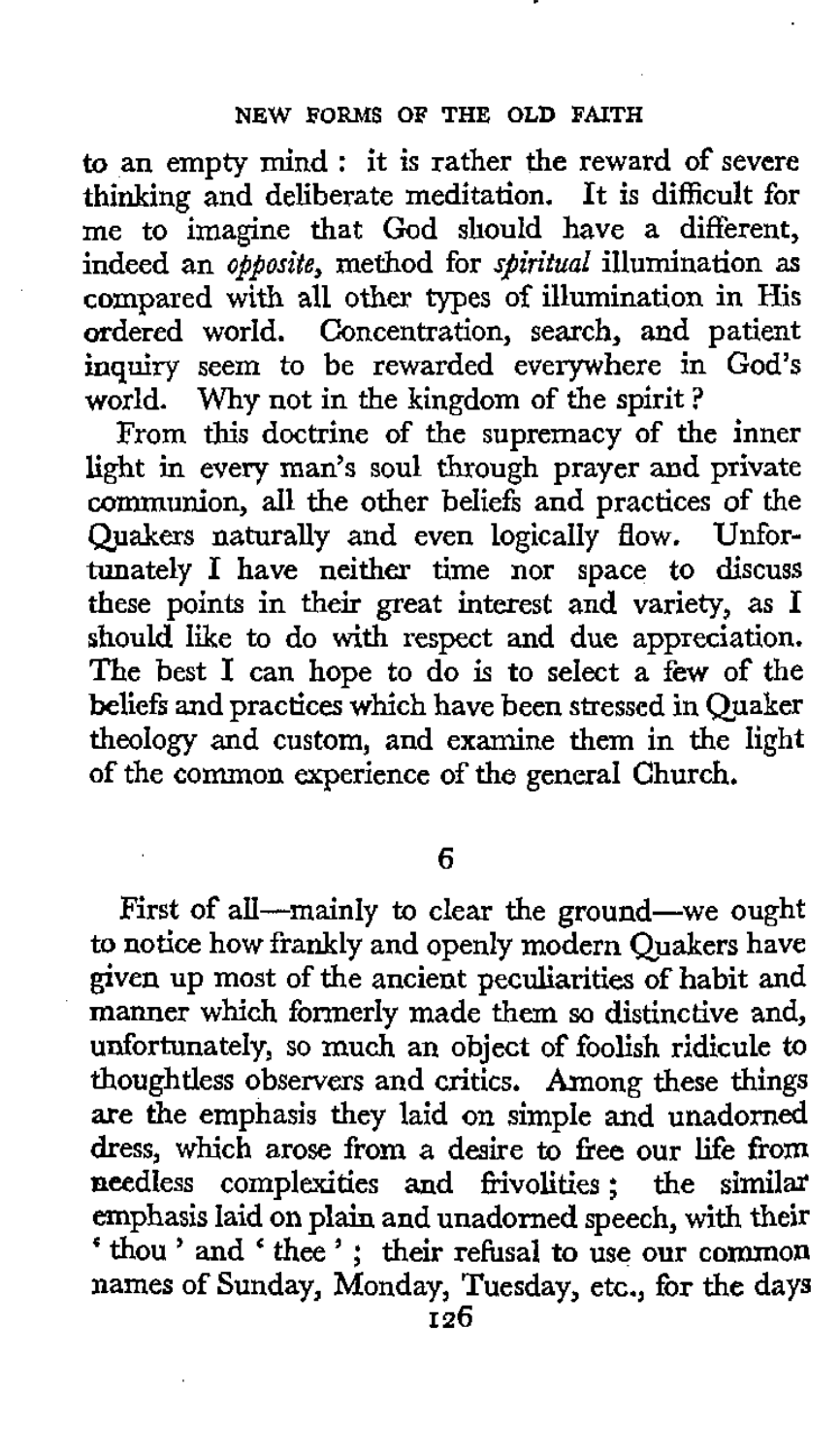of the week, or our names of January, February, etc., for the months of the year, alleging that all these were pagan relics ; their refusal to take oaths, asserting that a man's 'yea' should be 'yea,' and 'nay' 'nay,' and that should be enough. (This reached its highest point when some Quakers refused even an oath of loyalty to the king on any appointment or on taking office.) But most of these customs, which made them seem a peculiar people, ' the queer folk called Quakers,' and marked them out for offence or persecution, have either been given up voluntarily by them as a result of their own developing wisdom and experience, or have been altered in their favour by Acts of Parliament -for instance, the question of taking oaths in a **public**  court. It is to their honour that they were ready **to**  adjust themselves to developing wisdom, and to align themselves with more modern ways.

Forgetting these discarded customs, which bulked too much in the public eye in past days, let us consider the ' constant things ' in Quaker theory which still remain.

The first obvious difference between the worship of the Quakers and other Christians is their idea of the usual weekly meeting. They gather for worship on Sundays very informally, with no official leader or minister, and no prescribed order or form. **The**  meeting begins, and may continue, in strict silence. No music or singing of any sort is allowed. There is no programme of study, and no prepared address, exhortation, or prayers. The meeting-place itself is generally without any art or decoration, with of course no pulpit or even platform, the idea being to show that all worshippers are equal. By the nature of their meeting, there is no graded or continuous **instruction** : anyone **who** feels the movement of the spirit may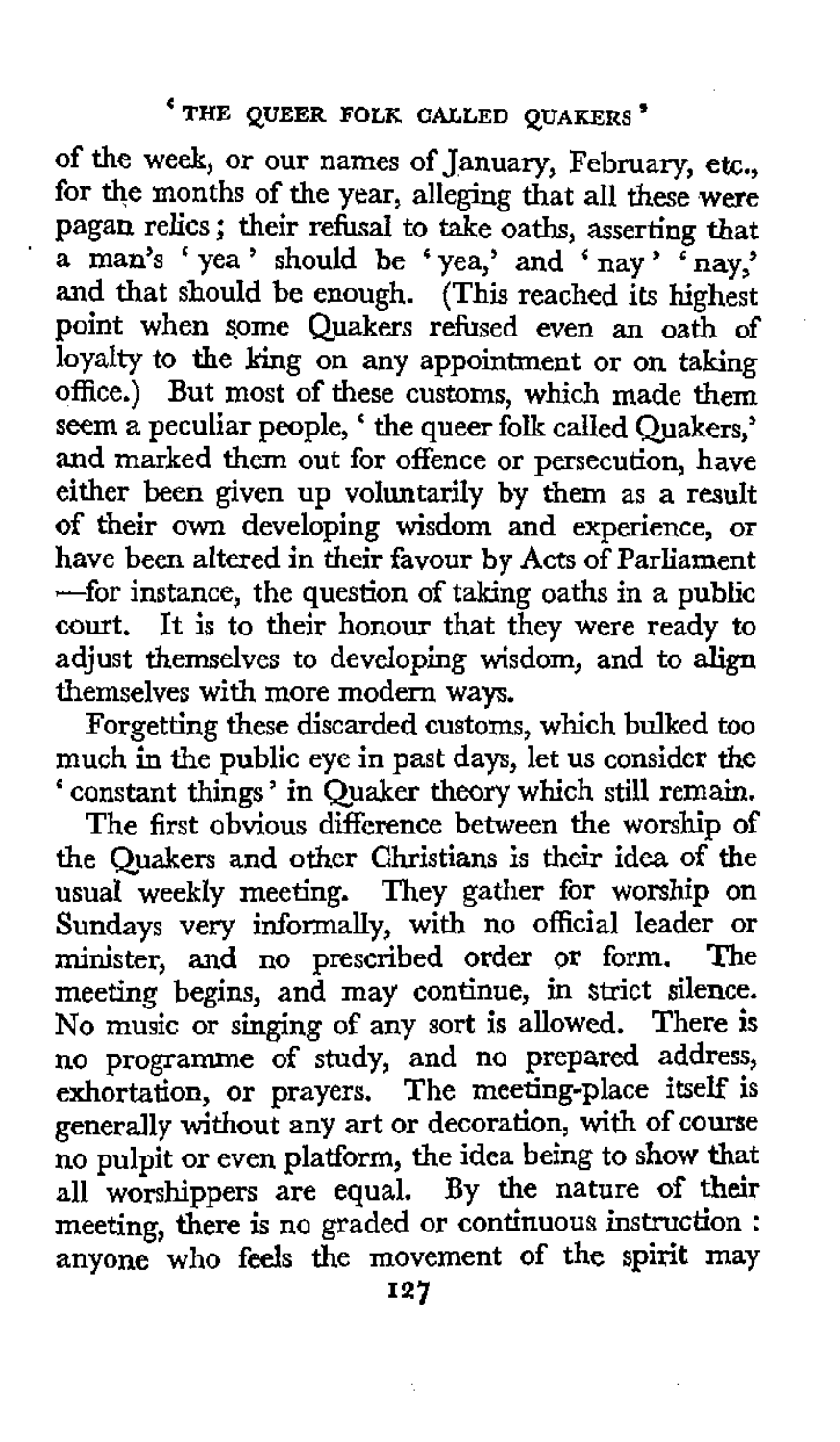either read, speak, or pray. The main point to observe is-and it is the **main** point of their theory of worship -that all preparation of any kind, except preparation of one's soul, **is** artificial, mechanical, and limiting, limiting especially to the Holy Spirit's free and spontaneous working in men's hearts. .

Ideally this theory of worship seems excellent. But I claim that it is only excellent where you happen to have excellent people. Where there are merely a few ungifted folk in a small meeting, I cannot see that this 'chancy' and fortuitous form of worship will help much to edification of the uninstructed or to any progressive teaching.

Moreover, the theory of inspiration implied in this **type** of wholly unarranged and unprepared service seems to me to be open to serious criticism. Why should it be presumed that ' inspiration ' will come more readily to unprepared people sitting together than to these same people preparing some message which seems important to them in their own homes and in their study? **1** am reminded of a certain type of preacher who leaves his message to what he calls ' the inspiration of the moment '-which is more likely to be desperation than inspiration ! Why should we imagine that God is less likely to inspire a man at his desk, at the full stretch of his powers, amid the prayerful elevation of his mind and soul, than when he stands up unprepared to speak or pray? Unless we think that God speaks best into a vacuum, or into an empty mind, I do not see how we can claim that inspiration *is* more likely to come to an unprepared and empty heart than **to** a devout Christian at his desk, who seeks **by** prayer, study, and communion to find the Will **of** God. This type of theory, ' that we must empty ourselves before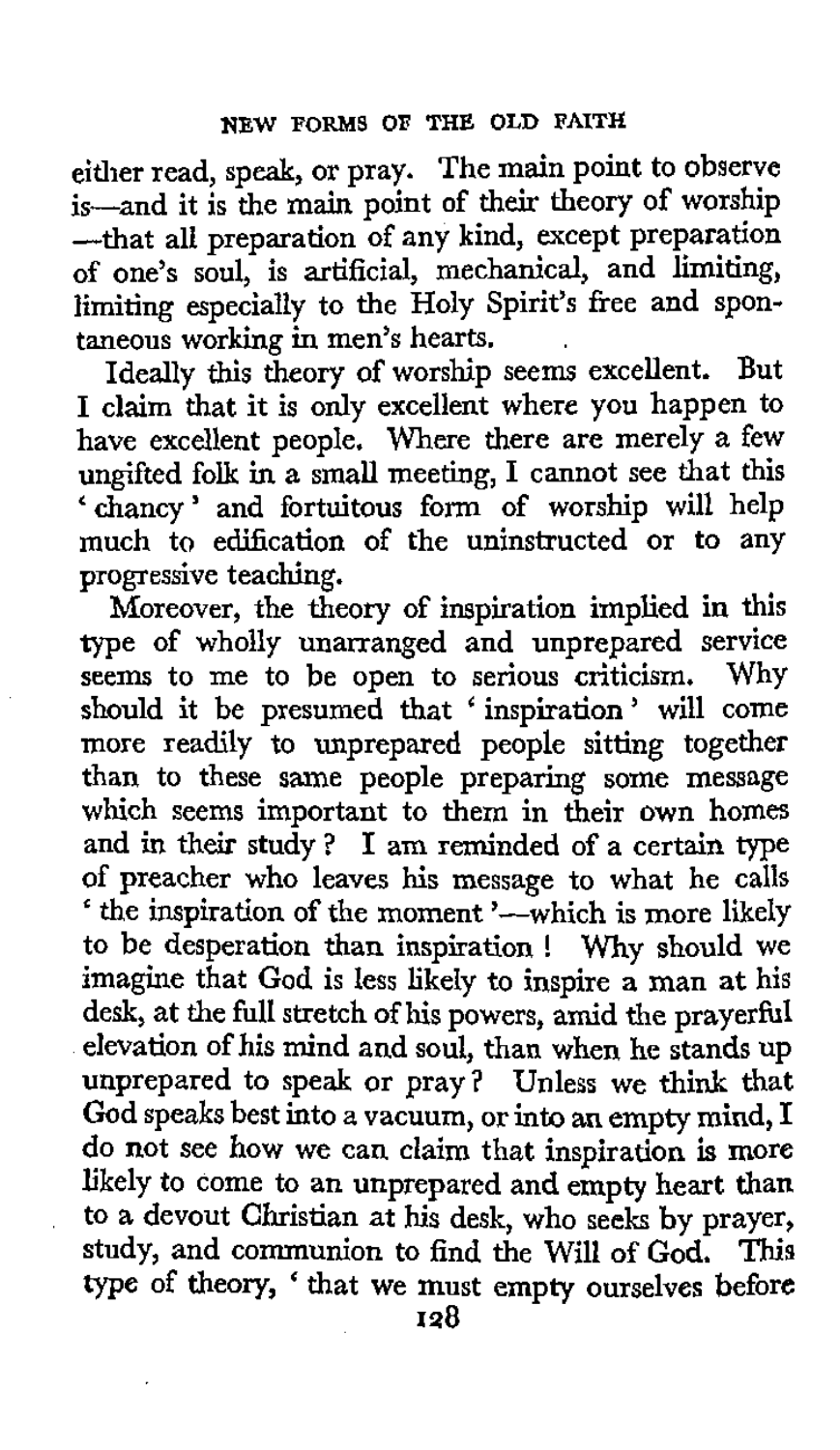we can be filled by the Spirit,' is, when reduced to its lowest terms, a dangerous glorification of ignorance. In the past, God has always used the richest minds, and when they were at their richest, and He has blessed those most who have been most loyal to their opportunities and gifts.

The danger of this unprepared meeting is two-fold : (i) that the silence should so often become, not a living silence, but a dead silence, which paralyses both thought and spontaneity ; and (ii) that since there **is** no preparation, no message on any special theme, no expectation of making an utterance, worshippers might come with a vacant mind. ' It implied that God could use a person best when he was a hollow tube. It indicated that **the** inward gains, accumulations, and riches of *a*  life-time of experience are of no value, and must be ' suppressed ' before **God** can work advantageously. **It** was **a** dull, flat, mechanical view which fitted the climate of the eighteenth century. Fortunately the best ministers of the period rose in practice far above their theory, and while holding it, transcended it, though it did clip their wings and shorten their range and circuit.' **1** The same writer adds further, ' It doomed many meetings to almost perennial silence. They did not have in their group people who ever had such "movings." It naturally tended to limit **ministry** to one peculiar type of person, the psychic, prophetic type.'

Further, let us consider the grounds on which the Quakers refuse to celebrate the common sacraments **of**  the Church-Baptism and the **Lord's** Supper,

**<sup>7</sup>** 

<sup>&</sup>lt;sup>1</sup> The Faith and Practice of the Quakers, p. 59, by Rufus Jones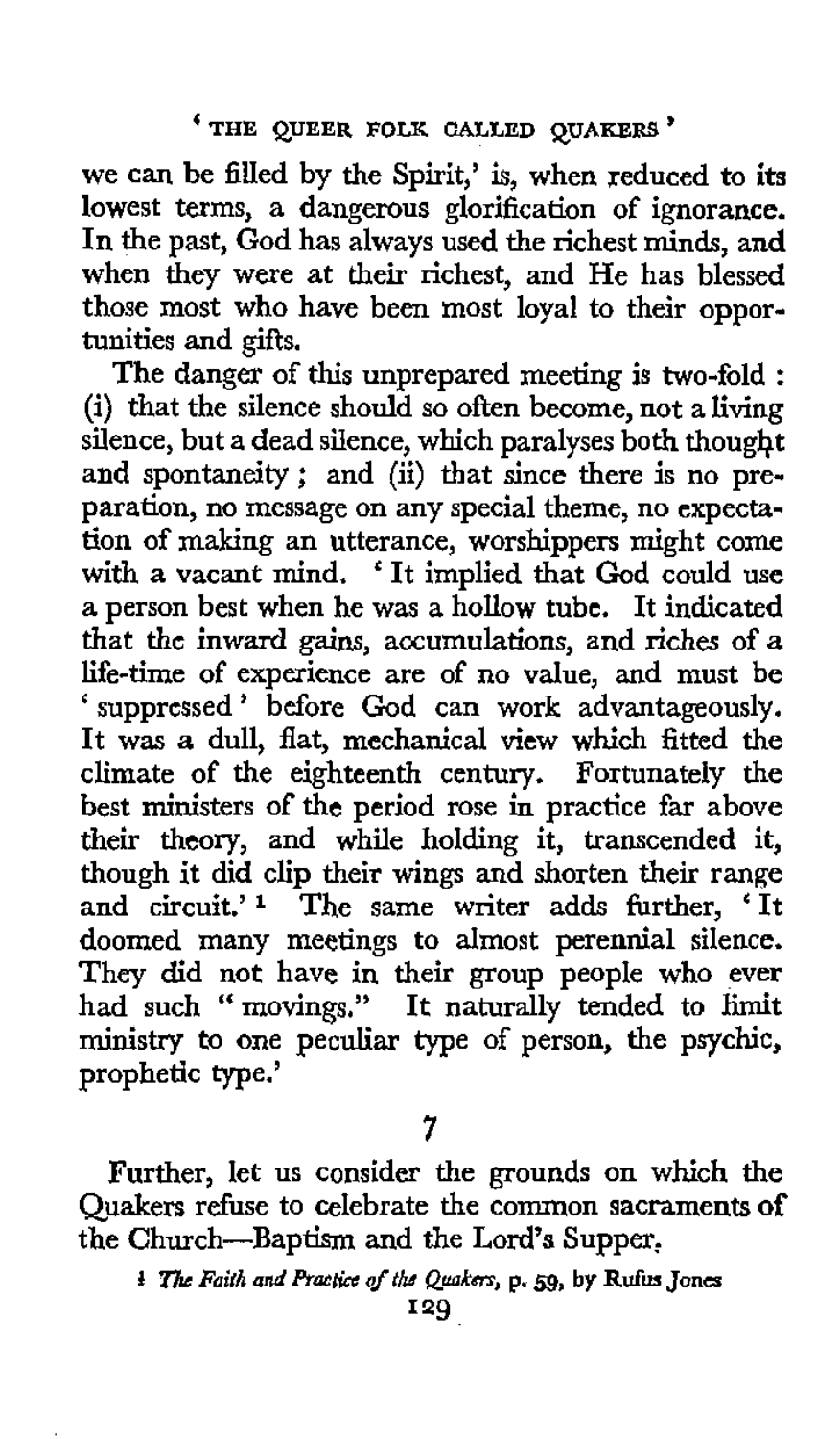**I** can understand their suspicion of what they call machinery, officialism, symbolism, or sacerdotalism. Believing so strongly in the sufficiency of the inward light, they find no need **or** place for any outward forms. They regard the sacraments as being mainly relics of early ' magic.' They even question whether Jesus asked His people to institute these rites. No doubt, in early days and among superstitious people, many magical ideas did actually gather around the sacraments, and some Churches seem to regard the sacraments **as** the *only* means of salvation. The Quakers' protest was two-fold : (i) *a* refusal to countenance anything formal or mechanical, and **(ii)** a **firm** belief that the only perfect communion of man's soul with God lay in personal inward communion, unhelped **or** unhindered by any tangible symbols.

It seems to me that in **this** particular the Quakers are asking the impossible--a *spirit without a body,* a body to be the spirit's organ and manifestation. **A** rite enshrines an idea ; and sometimes, for most people, the rite is the only helpful way in which the idea can be grasped. This applies especially to simple and in-experienced people ; indeed, for them, **without** the rite, the idea might be incomprehensible. **If** the rite only *enshrines* the idea, and never merely *buries* it, **I** do not see any objection on religious grounds to the good use of helpful forms or sacraments.

So far as the Church is concerned, this question is settled by the plain facts of history. In the first place, the sacraments are deeply embedded in the New Testament-and that from the earliest days, and under the direct sanction of the Apostles. Secondly, as one definite instance, we **know** that Jesus. Himself underwent the rite of baptism; and undoubtedly He **also**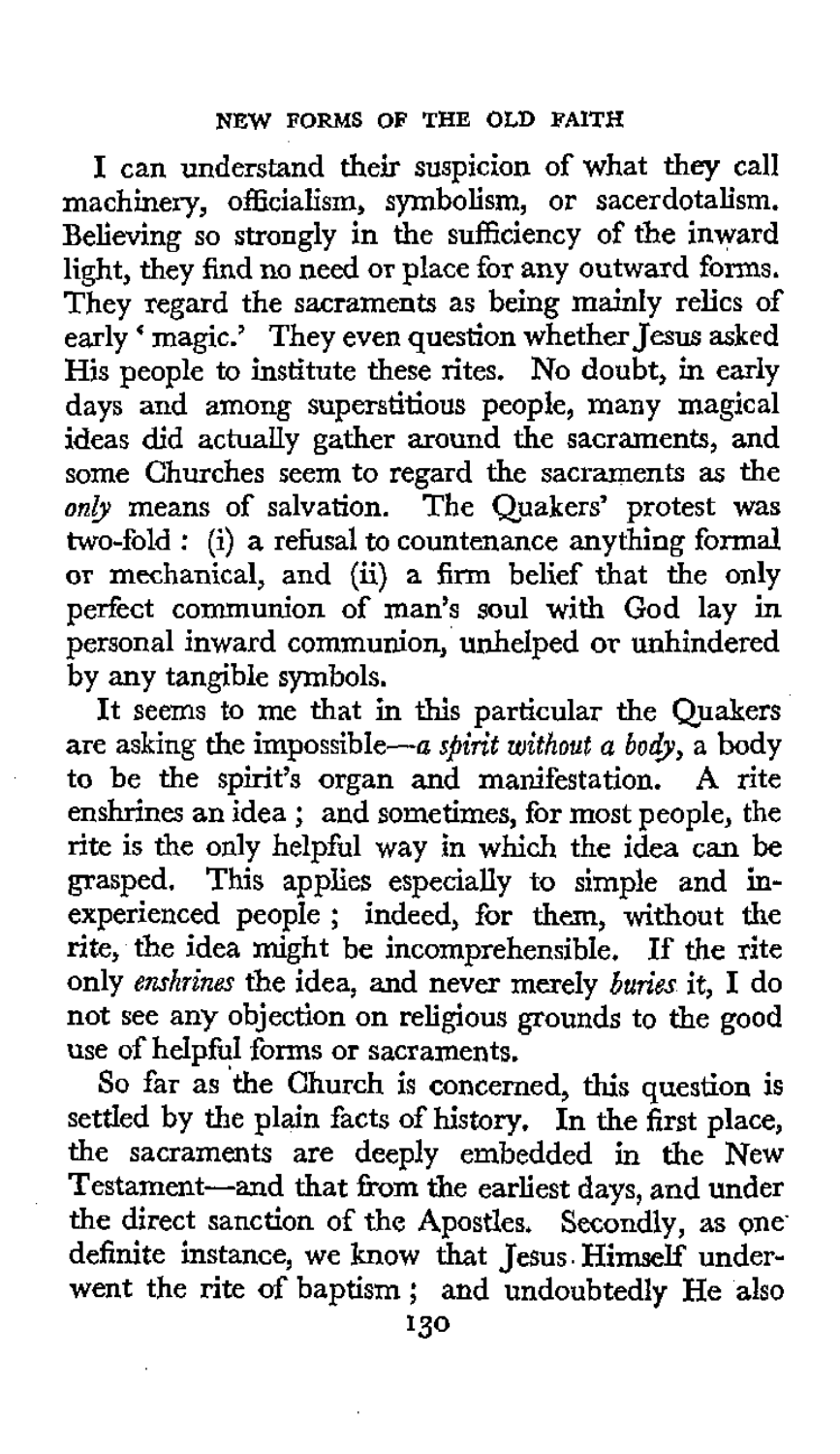made use of the Passover Feast for the purpose of linking it with His coming death. Whether He intended the rite of what we **now** call Communion or the Lord's Supper to be continuously observed, may be a matter of argument. But that it was immediately and constantly observed by the Apostles and the early Christians is no matter of argument whatever. (iii) There is no reason to discredit the belief **of** the Disciples that they were called to go into all the world and 'baptize' in the name **of** the Father and of the Son and *of* the Holy Spirit. At least, in that belief they constantly practised the baptism of believers.

From the New Testament therefore the following points are definitely clear. (i) From the earliest days, as in the case of the Ethopian convert, *baptism* was practised **as** a usual and accepted rite. **(ii)** *As* for the Lord's Supper, it is undoubted that Jesus partook of it with His **own** Disciples. (iii) Following His example, Christians met together in the Agape, **or** Love-feast, to which continual reference is made in the New Testament. Even **Dr.** Rufus Jones, the most engaging apologist of the Quakers, admits, ' There is no question that the Apostolic Church had sacraments. They are plainly in evidence throughout the New Testament period.'<sup>1</sup>

Let us honour the Quakers' keen desire for **the**  ' spirituality ' of Christian worship, They had reason to be afraid **of** anything superstitious, magical, mechanical, or formal : for alas ! history has constantly shown us how often and how easily the outward symbol may come *to* dwarf **the** spiritual idea **which** alone *gives* it meaning. But surely, the only good way to prevent this is not to deny or outlaw the Sacraments **given** us

**i 1** The Faith and Practice of the Quakers, p. 83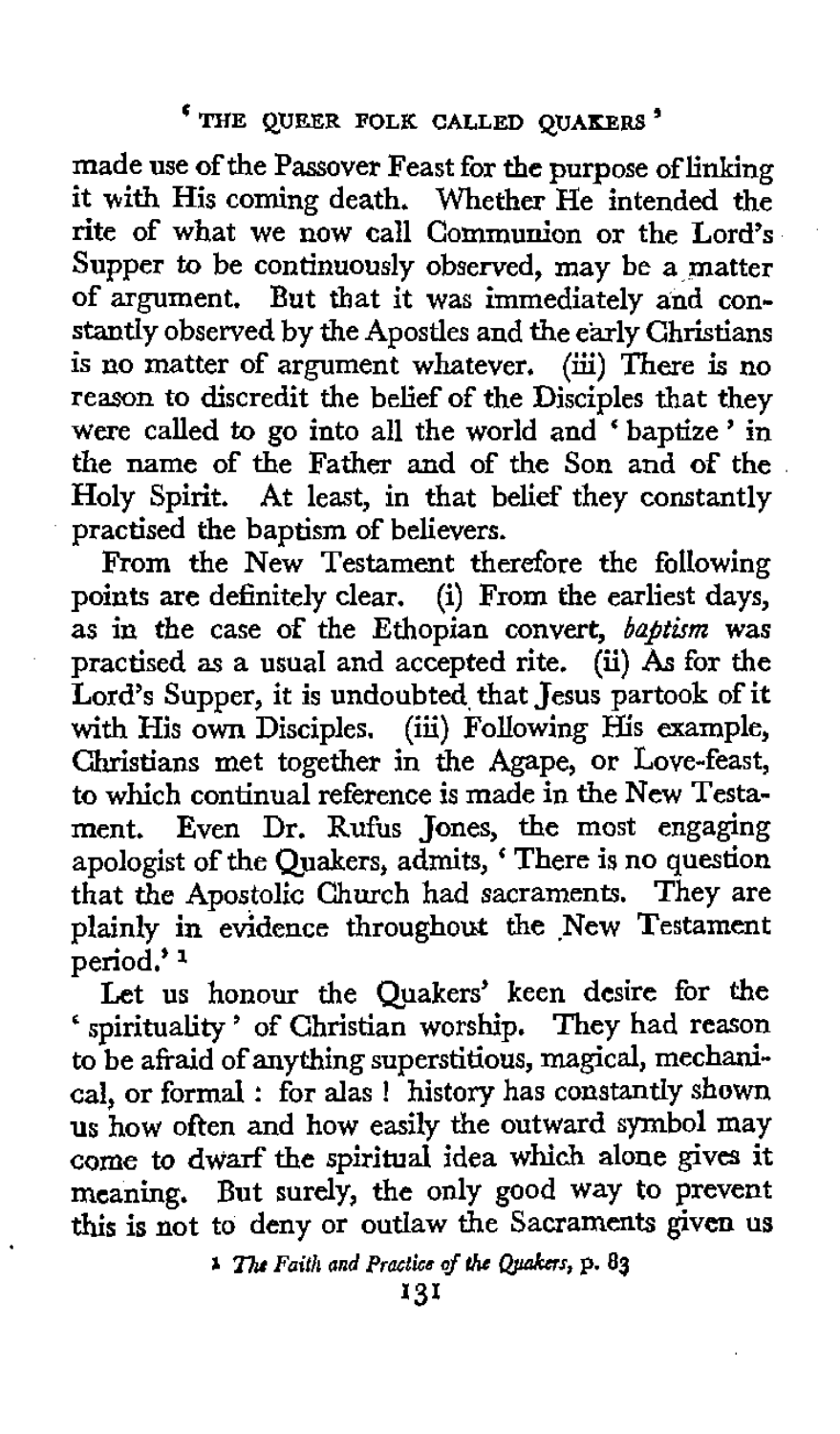by the sanction of the Apostles, but to see that these Sacraments are kept pure and simple, and as free as possible from superstitious and magical contexts.

The Friends commonly assert that Jesus never<br>stituted any rites or indulged in any symbolism. Is instituted any rites or indulged in any symbolism. this claim true ? Even if I were to admit-which I do not-that Jesus did not expect the Disciples to celebrate communion ' in remembrance of me,' I wonder what the Friends make of that very symbolic rite where our Lord took a towel and girded Himself and washed His disciples' feet. Surely this is one of the most striking symbolic acts in the New Testament-an acted drama -in which Jesus purposely used an outward rite to shadow forth a spiritual message.

In summary of this point, we may agree with the Friends that all religious rites should be sparingly used, and should be kept as simple and pure as possible, in case the rite should come to be honoured for its own sake, and not for its spiritual message. But much **as** I admire their honourable intentions, I cannot see **how**  the Quakers are justified in their total rejection of the Sacraments, either from the angle of history or for the ends of spiritual fellowship. Even if we admit the danger of formalism, the true Christian sanity is not to abolish what the Church has so lohg observed, but to watch the more closely that our rites and sacraments are kept pure and spiritual,

**8** 

No account of the Quaker contribution **to** Christian thinking and practice can be adequate without **some**  thankful reference *to* the heroic testimony, both in example and precept, which the Friends have borne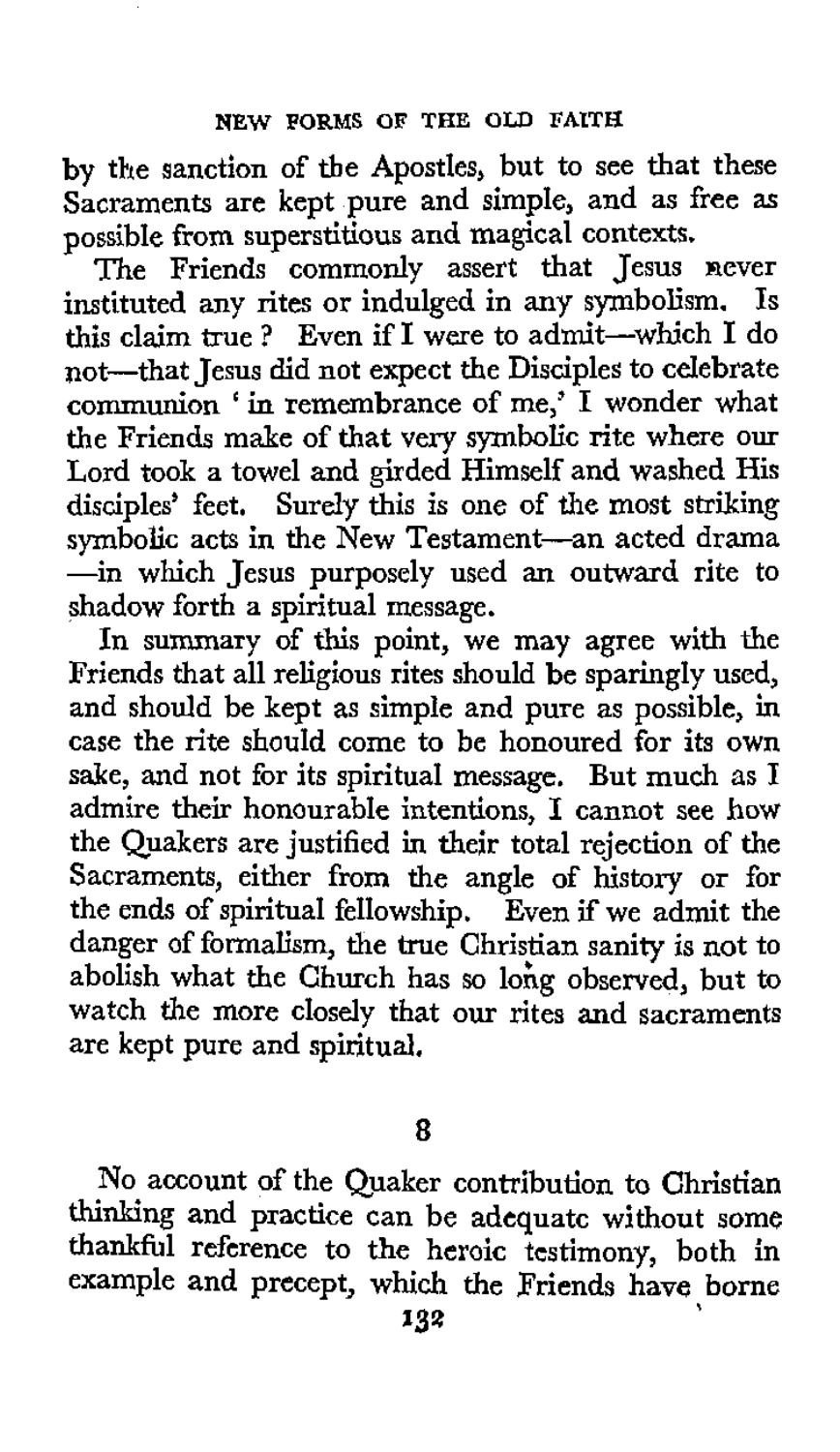to social needs-especially to peace, brotherhood, love, and the rights of man. In this prolonged testimony they have been leaders and pioneers, and often they have had to suffer for their convictions. Their peaceful protest has been **a** reproof and an inspiration to every other Church.

At the outset, it is worth noticing that the Quakers are not adequately described by the hackneyed word ' pacifists ' or ' passivists.' They have never been, and pactures or passivists. They have never been, and<br>never are, merely ' passive ' or silent about any injustice or social wrong that demands a Christian solution. It is their belief-which most of us now share-that there will be no end to war and aggression so long as we are content to allow the conditions to exist which cause and breed strife and hatred. Let us be fair enough to admit what the Quakers really try to do. They seek to remove the fundamental injustices, the wrongs and passions of the social and international order, which are the main causes of war. They believe not merely in ' stopping war,' but, more so, in removing the economic and international inequalities from which all wars spring. Thus, their policy **is** not merely negative-to stop wars : but positive-to remove the common sources of war and strife, thus making any war unlikely. First and last, it is the hatred, the unbrotherliness, the envy and the passion they want to change. Their remedy is like that of a good doctor. It is one thing to cut out the growth or tumour once it has come ; but it is another, **a** better, ideal so to alter the health and the tone of the body that no disease will come at all.

The average pacifist is often content just to stop war at any cost by refusing to take a personal part in it **or** in its **works** and results. Many pacifists are pleased **<sup>10</sup>***(00s)* **I33**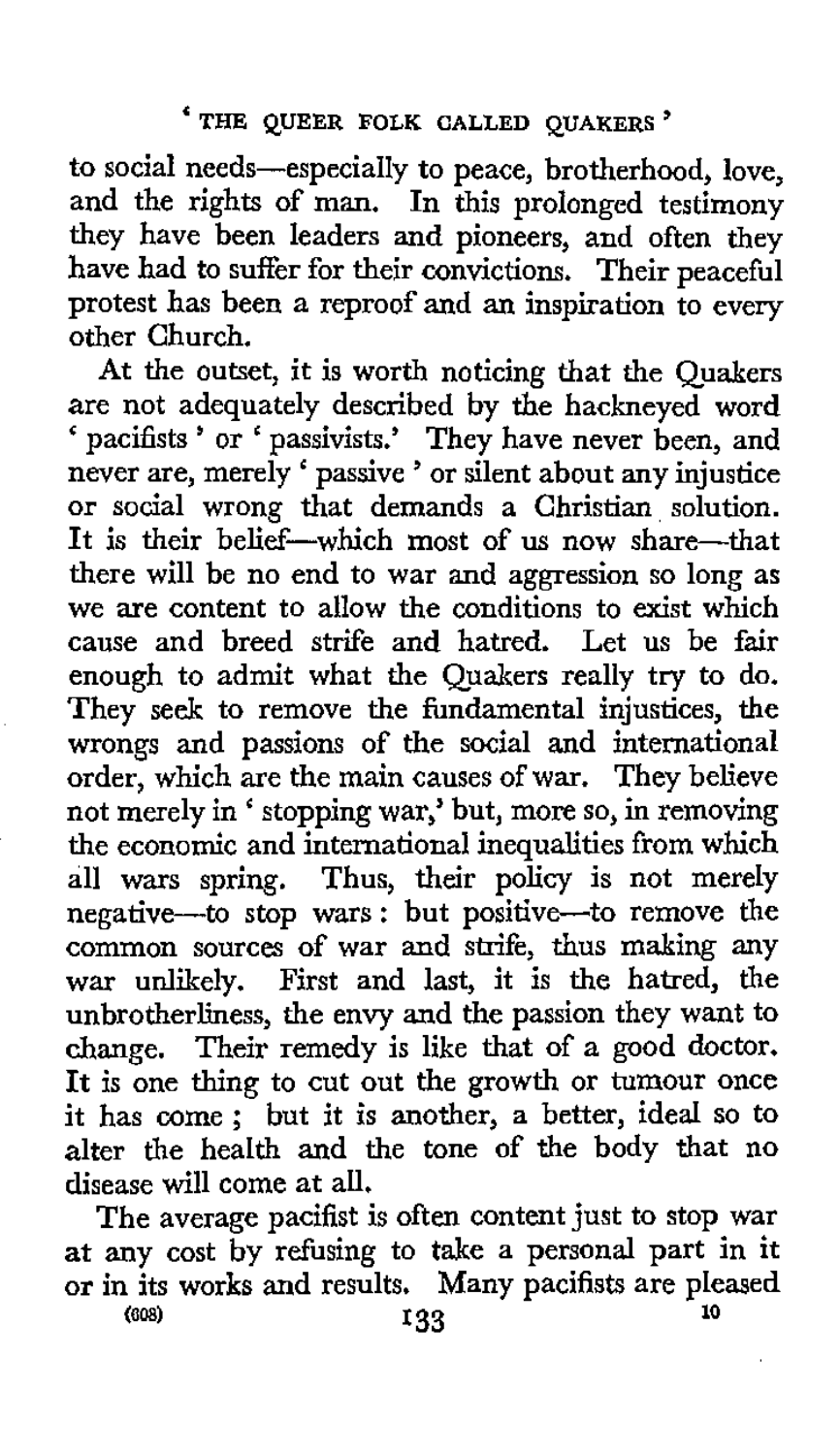merely to prevent war, but they are equally pleased to leave the rotten causes of war untouched. It is only *war* they object to, not the terrible inequalities and injustices which cause wars to happen. Thus a man may well be a pacifist, and yet live quite contentedly in the present un-Christian world.

No one can say this about the Quakers. Every fair man must gladly bear testimony to the fact that they have taken an active part in all social and international reform--from slave-owning, the abolition of slavery itself, prison conditions, penal laws, factory conditions, cruelty to children, up to all forms of free political democracy. It is of the essence of their faith that true Christians must live in the mind and spirit of Jesus, and that a good faith must be crowned by good works -the removal of all the economic injustices which cause strife and hatred.

Further, while like other so-called pacifists they refuse to bear arms or take part in any preparation for warfare, they will yet adventure out among the com-<br>batants to feed, help, clothe, and comfort all the people, friend or foe, who have suffered in war. My **own** congregation gladly joined with the Friends of our city in sending hundreds of bales of clothes to the sufferers of Europe during the World War, and we found nobody with whom we could work so well or so happily. They hate war : but they never hate any of the sufferers from war, no matter on what side they are. The Quakers are the true internationalists, not because they despise their own country, but because they recognize, first and last, the greater Kingdom of God.

They believe that there is only one supreme remedy **in** the world, love-love that comes from God through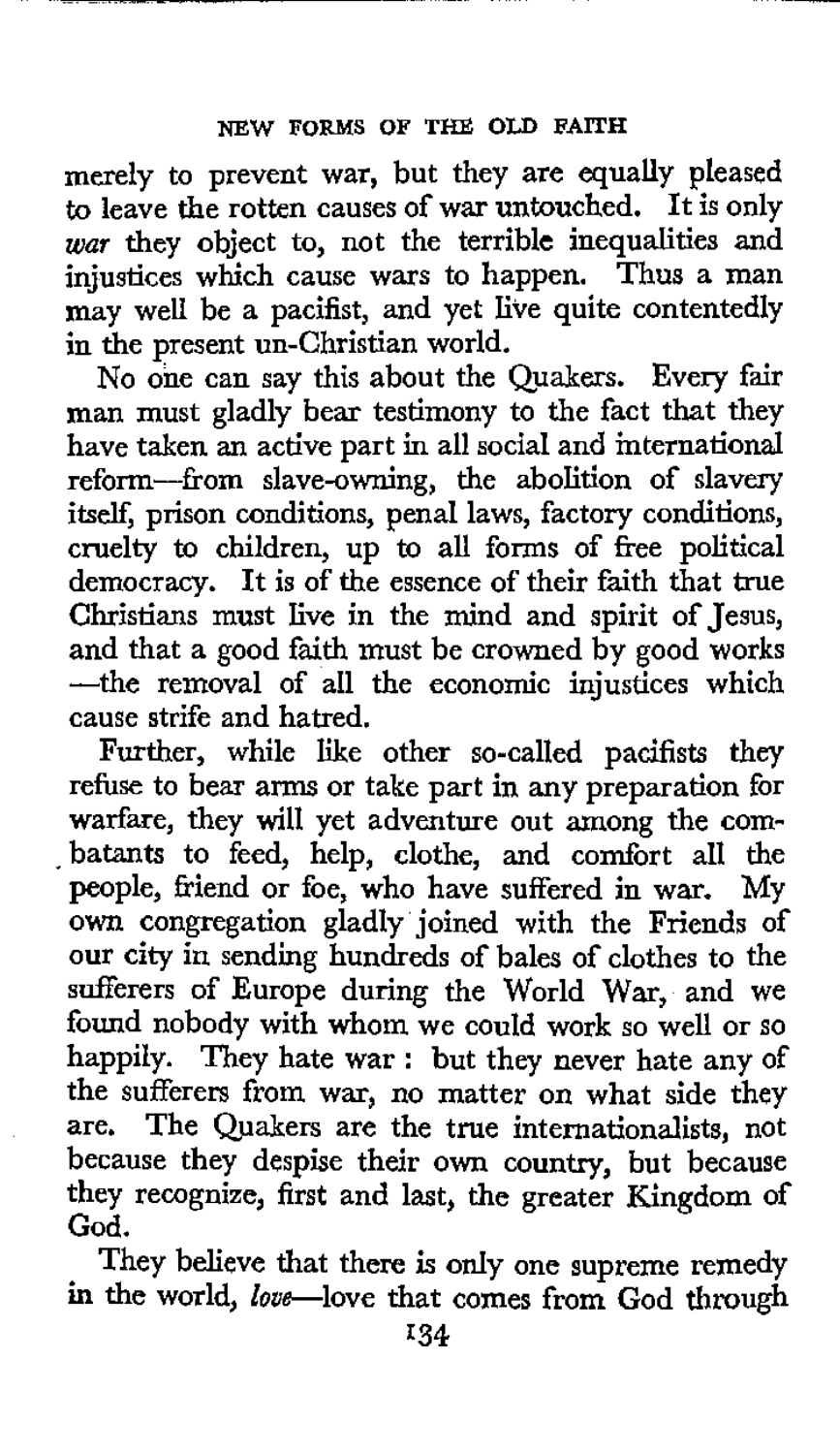\*

Jesus Christ. They assert that Jesus never employed force. (Such a remark, of course, is questionable : Jesus certainly used force when He drove the bargainers from the Temple with a whip **of** cords.) But *the*  Friends believe that love will always win, and that even triumphant and insolent evil will be restrained and shamed by love. I take this striking quotation from *The Faith and Practice of the. Quakers,* by Dr. Rufius Jones : ' The problem of how to deal with the thug-and incidently, as I have shown, the Quakers have dealt with that problem on many occasions very successfully-offers no real parallel to the method of war. Nations are not thugs. They are bodies of Nations are not thugs. They are bodies of intelligent people. Their claims and causes and charges are either just or unjust. They would practically never push their claims, causes, and charges to extreme issue if they were met with kindness, intelligence, and wisdom by the nation with whom they are in dispute.' **<sup>1</sup>** This is a very noble statement, and I should like to believe it. But unfortunately, that sentence was written before **1939.** Since then, the world has learned that nations *can* be thugs. We have learned also **with**  bitterness that with some evil men we may indulge in all possible appeasement, love, or sacrifice, and yet may avail nothing-except to embolden and harden the heart of the thug.

Fortunately  $\overrightarrow{I}$  am not called upon to argue this question here and **now.** My duty is more simple, **to**  state as fairly as possible the claims and beliefs of the Quakers. *As* a summary of their views on peace **and**  war, I quote again from Rufus Jones : ' The important question, as Phillips Brookes used to say, is whether, in our admittedly checker-board world of black and

**<sup>1</sup>** *Th6 Faith and* **Practice** *qf the Quakers,* **p. 169**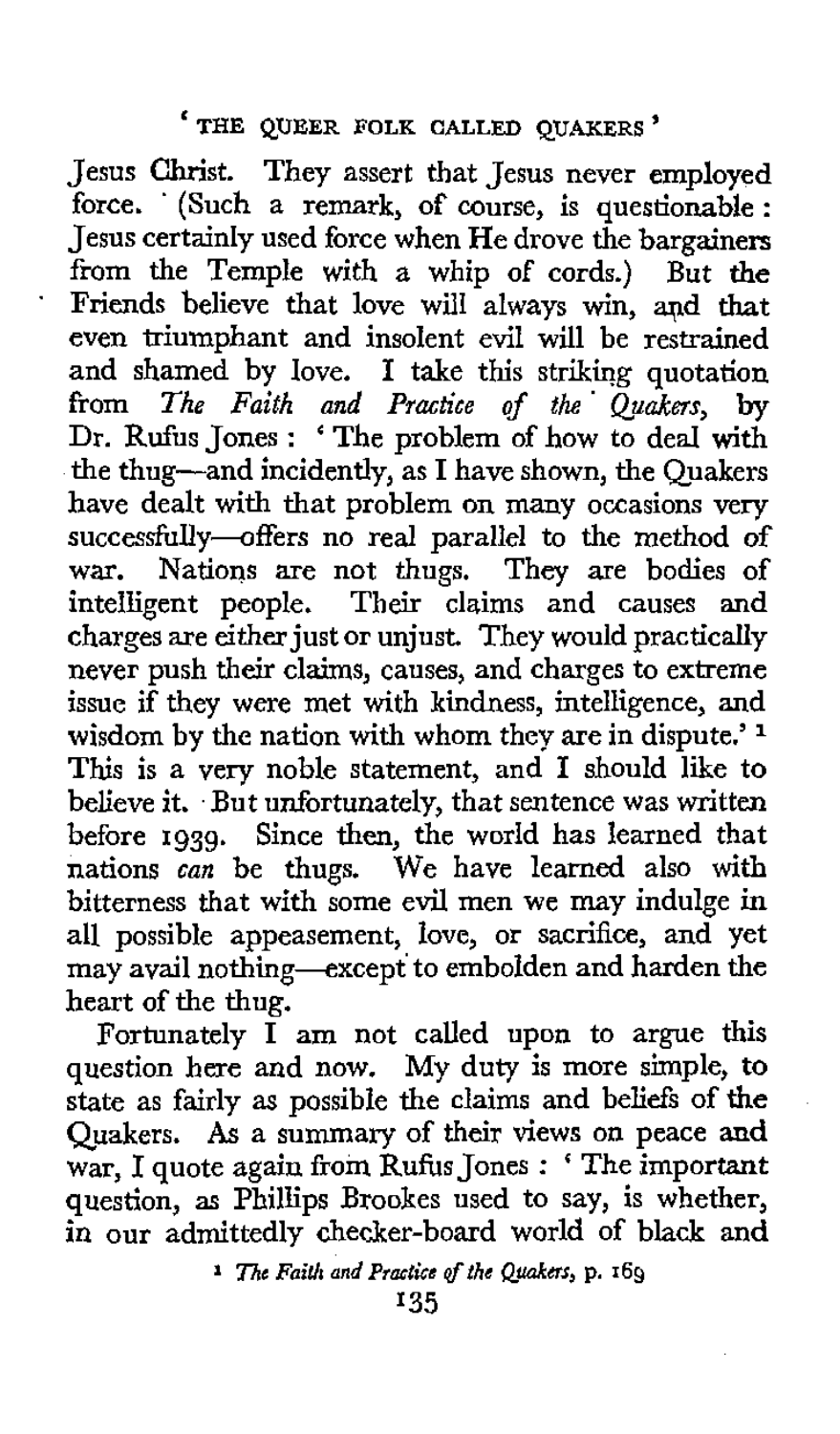white, the black squares are on a white background or the white squares on a black background. It is a deep-seated Quaker faith that the permanent background is white, not black, and that the ultimate nature of the universe backs the aims that are true, and things that are good.' **1** If some of us think that this creed is too high, may it not be a splendid folly to err with the highest ?

*8* 

I find it difficult to criticize the Quakers; my respect for them and their faith is too deep and sincere. Even where I differ from them, I value their historic testimony on two grounds : (i) they have been a healthy corrective to our more organized churches, with our detailed creeds, our rites, and orders, and our more formalized life ; and (ii) they have proved that a high faith can be lived out in a high life, and that a quick conscience and a doctrine of gentleness can be applied to the common ideals **of** ordinary business and social plans.

I have been frank in showing that I differ from them in some points which seem really essential to me -for instance, the conduct of ordered worship, the need for progressive teaching, the spiritual function of the sacraments in Christian history and thinking, and ' the help and guidance of a specially trained, educated, and ordained ministry. But none the less, I envy **them**  the qualities **of** devotion, and especially of life and practice, which have made them great. **Long may**  they thrive to give the world their signal service. The main pity is that they are so small in numbers, if not in influence. Is this due to the bigness of the ideal which

<sup>1</sup> *The Faith and Practice of the Quakers, p. 169*